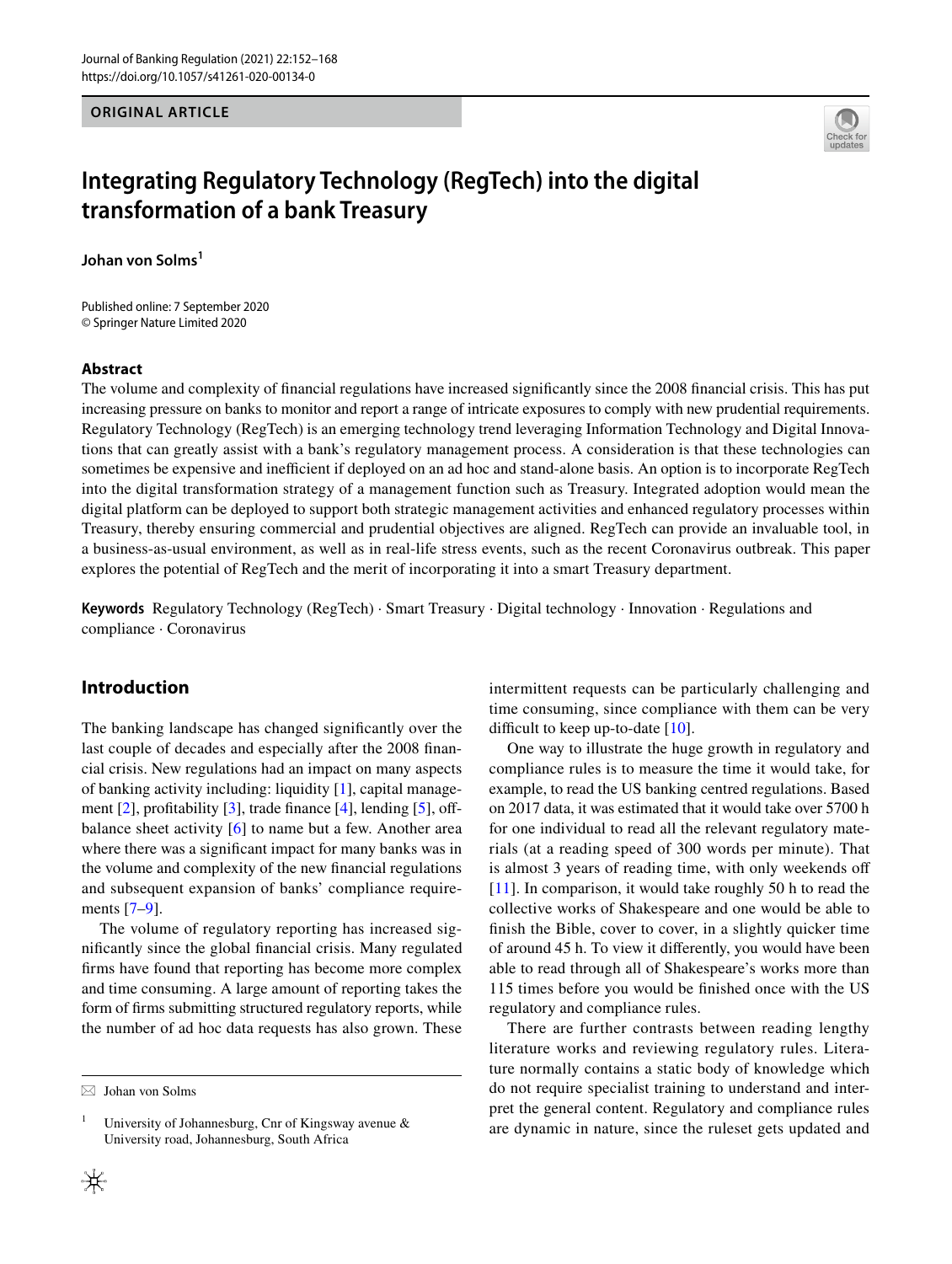modifed over time and requires professional training to interpret the meaning and intend. The further problem for many banks is that reading and understanding regulations, in itself, does not guarantee that the rules gets implemented accurately and maintained over time.

There are a signifcant cost and people impact involved with interpreting, implementing and complying with new regulations. Huge et al. [\[12](#page-15-4)] reference the following impacts that occurred in the decade or so after the fnancial crisis: the cumulative cost of regulatory fnes was over \$300bn; the volume of regulatory change was up by 495 per cent; and the number of employees focussing on governance, regulations and compliance was over 10% of the workforce.

Another more up to date example of the potential costs of regulatory breaches shows that the fnes handed out by the Financial Conduct Authority (FCA) in the UK during 2019 totalled around £392mn [\[13](#page-15-5)].

It is crucial for fnancial institutions to be compliant not just from a cost savings perspective, but for market stability reasons as well. Regulatory requirements infuence the health of the economy and wider markets as a whole. They have been put in place to ensure customers are protected. Regulations also reduce the chance that Central Banks have to bail out banks that are not playing by the rules. In a sense, regulatory reporting is a preventive measure in that it identifes any potential issues before the efects are felt in the wider market. From a bank's perspective, being non-compliant, could result in reputational damage, a loss of investor confdence and imposed sanctions, which could lead to penalties, suspension of trading and the loss of its banking license [[14](#page-15-6), [15](#page-15-7)].

One recent development which could help with automating, streamlining and improving the management of regulatory requirements is called Regulatory Technology (RegTech) [\[16](#page-15-8)]. Arner et al. [[17\]](#page-15-9) defne RegTech as the contraction of the terms 'regulatory' and 'technology', which describes the use of technology, particularly Information Technology (IT), in the context of regulatory monitoring, reporting and compliance. The automation of processes can allow for better and more efficient risk identification and regulatory compliance than that which currently exists [\[18](#page-15-10)]. RegTech has the ability to disrupt traditional Banking and Finance practises, since it can lead to a more robust and effective regulatory management process [\[19](#page-15-11)].

Financial regulations cover quite a wide spectrum of aspects including: reporting (e.g. capital and liquidity returns); transactional monitoring (e.g. Money Laundering and Fraud); client identity management (e.g. Know Your Client); risk management (e.g. scenario analysis and stress testing) and others [[20\]](#page-15-12). Regulations also impact almost all business areas of the bank inter alia fnance, trading, customer interfacing businesses and Treasury.

One banking function which is very involved with regulatory measurement, monitoring, compliance and reporting is a bank's Treasury department [\[21](#page-15-13)]. Treasury acts as a 'bank within a bank' and has a role as the guardian of the scarce balance sheet resources such as capital and liquidity. In this capacity it works with all the business units to quantify the demand for these balance sheets resources and ensure that a sufficient supply is available  $[22]$  $[22]$ . Effective deployment of fnancial resources has a signifcant impact on the bank's overall health and sustainability, and therefore, meeting the regulatory requirements and reporting accurate risk numbers are a crucial activity.

Many bank Treasuries are starting to adopt digital technologies such as Artifcial Intelligence, Cloud Computing, Robotic Process Automation and others to support more intelligent decision-making and enable automation of operational activities [\[23\]](#page-15-15). A digital Treasury in banking is becoming more of a reality, with Hawser calling it the dawn of the Super Treasurer, with Artifcial Intelligence turning Treasury into a sophisticated analytical centre [[24\]](#page-15-16) and Polak et al. [\[25\]](#page-15-17) highlighting what can be expected from an Intelligent Finance and Treasury function going forward.

The argument underpinning this article is that instead of duplicating RegTech implementation across the frm, it could be more optimal and efficient to integrate the regulatory management processes into the broader digital technology transformation plan of an intelligent Treasury department. The research question is how such an integrated framework will look and the benefits it can offer Treasury? The research methodology will leverage work by Von Solms and Langerman [\[26](#page-15-18)] that used Design Science to develop a framework (i.e. artefact) called the Smart Digital Treasury Model (SDTM) to guide a Treasury's transition towards an intelligent analytical centre. The SDTM delivers improved strategic decision-making; however, the framework can potentially be expanded to also include regulatory management obligations. The contribution of this research is that if an integrated approach can be established, it can lead to cost savings and other efficiencies, but crucially also enable better alignment of strategic decision-making and regulatory management practises. This will ensure that prudential information conveyed to the Regulator is the exact same information used to drive commercial strategy formulation and monitored for management actions.

The paper is structured as follows. ["Literature review"](#page-2-0) section undertakes a literature review on Regulatory Technology (RegTech) and digital transformation in Treasury. "[Overview of Regulatory Technology \(RegTech\)"](#page-3-0) section provides an overview of RegTech, its target service areas and identifes the benefts this solution can deliver. "[Overview of](#page-5-0) [digital technology utilisation in RegTech"](#page-5-0) section reviews the diferent types of digital technologies available and their respective areas of application. "[Treasury overview"](#page-7-0)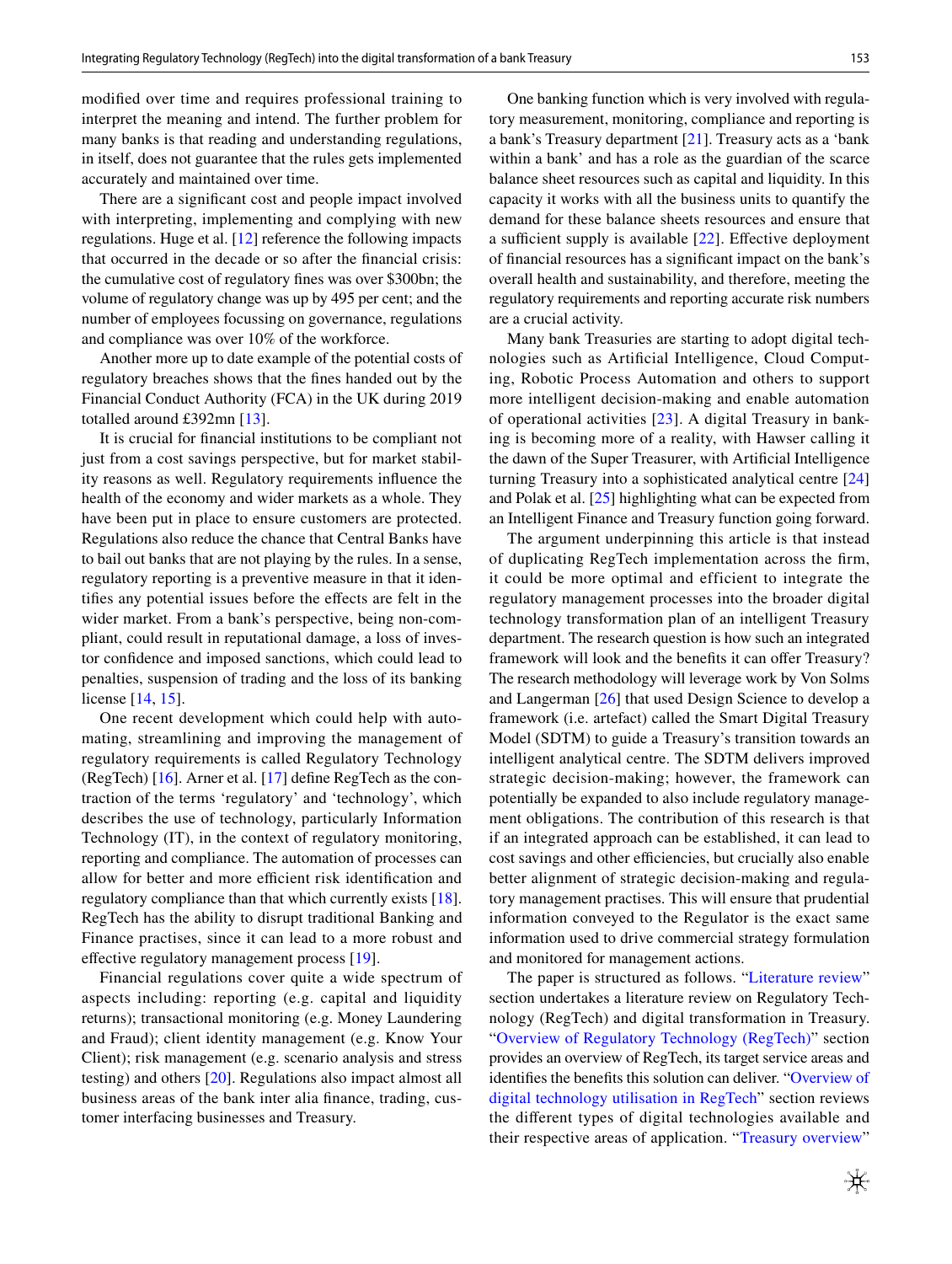section provides an overview of a commercial bank's Treasury department and its evolving journey towards a 'smarter' management function. "[Banking Regulations and Treas](#page-7-1)[ury"](#page-7-1) section considers the evolution of Regulations and the increasing regulatory obligations on Treasury. ["Smart Digi](#page-10-0)[tal Treasury Model \(SDTM\)'](#page-10-0) section introduces the Smart Digital Treasury Model (SDTM) approach and explains how the framework can be used to integrate RegTech into an overarching digital transformation strategy. "[Integra](#page-11-0)[tion of RegTech in a smart Treasury through using Robotic](#page-11-0) [Process Automation \(RPA\)](#page-11-0)" section explores one digital technology example, namely Robotic Process Automation to demonstrate how digitalisation can be used to streamline data processing and support more efective regulatory reporting. "[RegTech in the time of Corona"](#page-13-0) section considers the advantages RegTech can offer financial organisations in unanticipated stress events—such as the market lockdown that occurred during 2020, due to the Coronavirus outbreak.

### <span id="page-2-0"></span>**Literature review**

Following the 2008 financial crisis, Bloomberg estimated that the biggest global banks have been fned over USD300bn in the period up to 2017 [\[27\]](#page-15-19). According to Thompson Reuters in the period up to 2015, the volume of regulations has increased almost 5 times [[28](#page-15-20)]. In order to manage the surge of regulations and compliance, banks have increased their workforce signifcantly, with knock-on efects on higher operating costs.

Citigroup estimates that the biggest banking institutions have doubled the amount of people they employ to handle conformity and regulation. This costs the banking industry \$270bn per year and accounts for 10 per cent of operating costs. The Spanish bank BBVA reported that on average, fnancial institutions have 10 per cent to 15 per cent of their personnel dedicated to this area [[29](#page-15-21)].

Regulations have not just impacted costs and the size of the workforce, but also impacted the shape of the balance sheet. A 2015 paper by the Bank of England (BOE) [\[30\]](#page-15-22) found that on the asset side, banks signifcantly increased the share of High-Quality Liquid Assets (HQLA) to total assets to around 12 per cent, after the introduction of the Individual Liquidity Guidance (ILG). The paper also found that adjustment in the share of HQLA to total assets was entirely offset by an equal and opposite reduction in the share of short-term intra-fnancial loans, with the share of other assets remaining unafected. On the liability side, banks increased funding from more expensive stable non-bank and non-fnancial corporation deposits and decreased their reliance on less stable short-term wholesale and non-domestic funding.

Regulatory changes had an efect across the board for most banks, who are struggling to manage the increased

volume and complexity of the rules and governance obligations. The challenges in the way of an efficient and costeffective regulatory reporting process are numerous, as highlighted by the *Financial Service Authority (FSA) Digital Regulatory Reporting: Phase 2 Viability Assessment report* [[10\]](#page-15-2). The top drivers identifed in this report are inter alia: too many requirements; need for additional human resources; need to introduce/update IT systems; unclear/ vague requirements; redundant requirements; too many/ too frequent amendments. Digital technology solutions can address many of these constraints and are one of the main factors why the FSA established this project.

Regulatory Technology (RegTech) is an emerging application area that harnesses digital technology to make regulatory reporting, management and compliance easier. It offers a number of advantages including: it increases efficiency of operational processes; reduces risk; reduces costs and improves revenue [[17](#page-15-9)]. The problem is that RegTech can sometimes be an expensive technology, at least initially, to implement  $[31]$  $[31]$ , it does not operate efficiently in isolation, and the decision where the ownership should reside within the bank can sometimes be a problematic choice [[32\]](#page-15-24). One of the reasons is the way the risk management and governance process is set up in most banks.

In the last decade or so, banks have built a governance model based on three lines of defence, in order to provide different layers of protection and oversight. The first line of defence (1LOD) is the business functions, including Treasury, that is responsible for revenue and/or risk taking. The second line of defence (2LOD) refers to the independent risk management and compliance functions that is responsible for oversight over the 1LOD and for designing and implementing the risk management framework. The third line of defence (3LOD) typically refers to the audit function that verifes all actions and activity are within the defned control framework. This creates a very strong and protective risk framework, but as pointed out by the Deloitte's 'Banking Regulatory outlook' [\[33\]](#page-15-25), this design set-up has the downside risk that it can lead to silo-driven development of capabilities and technology.

For RegTech to operate effectively and fit seamlessly into a bank, it needs to be integrated across the diferent lines of defence. If development is not holistically approached, there could be duplication and sub-optimal outcomes where the 1LOD will make decisions that are not always aligned with risk and reporting views generated by the 2LOD.

A department in the bank that is very involved with frontoffice activity and first line defence, as well as regulatory measurement, monitoring and reporting, is the Treasury function. Since the fnancial crisis Treasury has grown signifcantly in strategic importance and has evoled to become the guardian of scarce balance sheet resources such as capital and liquidity [[34\]](#page-15-26).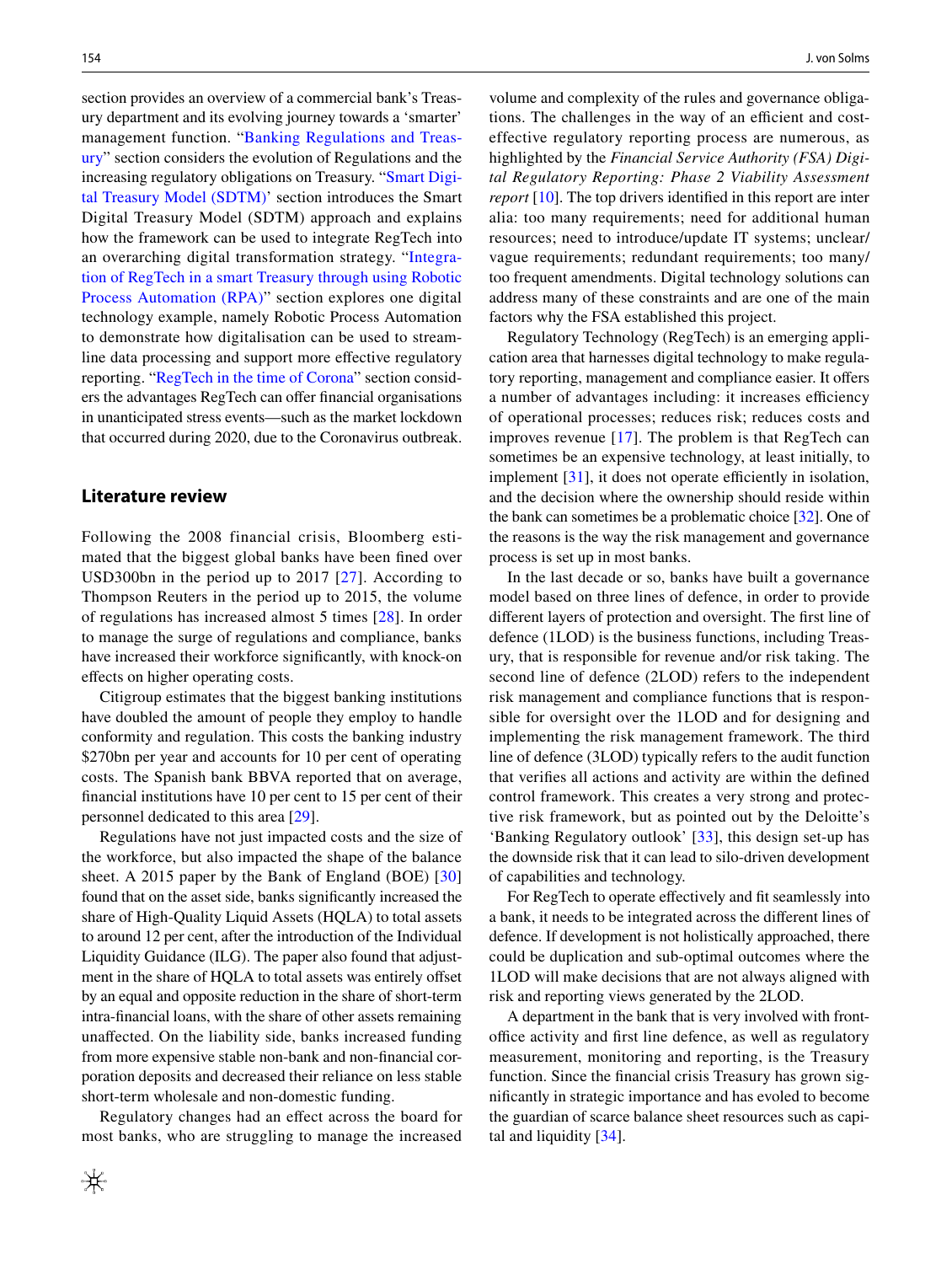Leveraging next-generation digital technologies can address many of the challenges Treasury face, namely streamlining data analysis; improving predictability of forecasts; creating operating efficiencies via automation; allowing real-time payments; and others. Furthermore, digitalisation of Treasury can deliver numerous commercial and competitive advantages as well. In order to become a Treasury of the future, it is crucial to research and outline the key drivers, benefts and strategic imperatives [\[35](#page-15-27)]. Polak et al. [\[36\]](#page-15-28) also highlight the importance of having a proper and well-defned approach to guide the evolution of the Treasury function from the current state to a more automated future state, where emphasis is placed on strategic activity rather than operational processing.

To this effect, Von Solms and Langerman [\[26\]](#page-15-18) developed a framework called the Smart Digital Treasury Model (SDTM) that provides a well-defned digital roadmap that can help establish a smart Treasury function. This digitalisation approach can signifcantly improve the strategic management capabilities of a Treasury function and help a Treasurer to make an informed decision at the right time.

This intelligent Treasury mindset, which underpins the Smart Digital Treasury approach, can potentially be expanded to also include Regulatory management requirements through integrating RegTech developments within the digital transformation strategy of a smart Treasury department. This paper will consider this integration, the potential economies of scale it can offer and the combined benefits of aligning the strategic and regulatory management activities of a Treasury. It is important to note that the focus is on a trans-national Treasury, meaning the logic is relevant to most jurisdictions and that the emphasis is on Treasury specific regulations and not the wider compliance requirements of the whole bank.

The next section will provide an overview of RegTech and how this emerging technology solution can be leveraged to resolve some of the challenges fowing from regulations.

# <span id="page-3-0"></span>**Overview of Regulatory Technology (RegTech)**

Many banks have struggled to fnd efective solutions to keep up with the increasing regulatory and compliance demands and additional costs. These costs can be a signifcant burden as identifed by the European Commission in their report 'Public Consultation on the Fitness Check on Supervisory Reporting', which estimated that most frms' regulatory reporting costs are around 1 per cent of total operating costs [[37\]](#page-15-29).

Regulatory Technology also called 'RegTech' has emerged as a potential lifeline to help frms ease this burden and boost their responsiveness to regulatory changes [[38\]](#page-16-0). Arner et al. [\[17](#page-15-9)] argue that the transformative nature of this technology will only be captured by a new approach that sits at the nexus between data, digital identity and regulation. This means the reconceptualisation of fnancial regulations through the fusing of Information Technology (IT) and especially digital technologies such as Artifcial Intelligence, Cloud Computing, Big Data Analytics and others to deliver efective solutions for regulatory procedures like regulatory monitoring, compliance and reporting. Johansson et al. [\[39](#page-16-1)] argue that RegTech is a required and necessary tool to keep up with compliance and regulatory changes.

The feasibility of deploying RegTech arose from the overlapping progress in three different areas, namely increased fnancial and prudential expertise, technology improvements and higher volume of regulations [[12](#page-15-4)]. These diferent developments with RegTech residing at the heart are depicted in Fig. [1.](#page-3-1)

It is also important to understand how RegTech relates to Financial Technology (FinTech) developments. FinTech is the use of technology to create new fnancial solutions [[40](#page-16-2)]. There is an argument that RegTech is a subsegment of FinTech that deals with regulations [\[12](#page-15-4), [41](#page-16-3)]. In contrast, other authors such as Arner et al. [[17](#page-15-9)] and Johansen [[39\]](#page-16-1) believe that although RegTech has its roots in FinTech, it should be considered as an independent sector, because it provides services for diferent groups not only the fnancial sector and has other recipients. The argument for separating the two industries is that FinTechs are changing the fnancial industry and becoming a challenger to traditional banking, while RegTech is being developed to assist all fnancial institutions (old or new) to deal with their regulatory obligations.

RegTech has the ability to standardise, automate and speed up a lot of manual activities, which can make the



<span id="page-3-1"></span>**Fig. 1** RegTech resides in the overlap of fnancial expertise, regulations and technology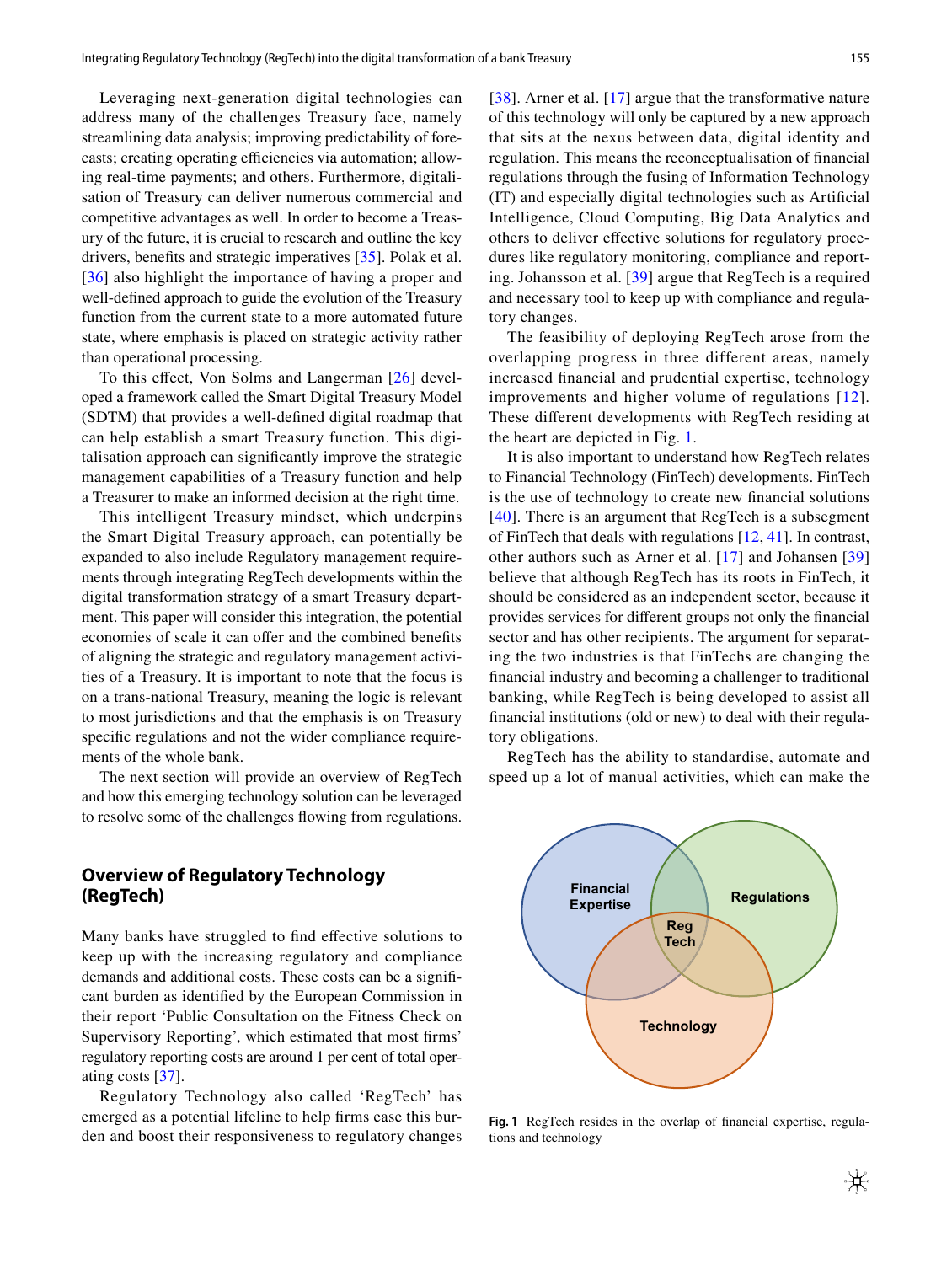regulatory process more robust and economical. RegTech solutions offer enhanced characteristics [\[42\]](#page-16-4), inter alia:

- Agility—cluttered and interlinked data sets can be decoupled and organised through using more intelligent technologies;
- Speed—reports can be configured and generated in a quicker turnaround time;
- Integration—integrated approaches allow for shorter timeframes to generate operational solutions and get them up and running; and
- Analytics—advanced analytic tools can intelligently process existing big data sets and unlock true value, e.g. improved insights and sourcing the same data for multiple purposes.

RegTech is an exciting new technology development that is showing a lot of promise to make it easier and simpler for fnancial institutions to comply with ever-changing regulations, while reducing manual processes that cause errors and impact time and headcount. The next section looks at the main drivers infuencing RegTech deployment and the type of service areas the technology is currently being applied to.

### **Drivers of RegTech developments and key regulatory service areas**

Prior to the 2008 fnancial crisis, regulatory rules were signifcantly less onerous in terms of scope and complexity and were often managed by a small group of people on a non-dedicated and often quasi-manual basis. An example is the Sterling Stock Liquidity Regime, which enforced liquidity rules for the major sterling clearing banks in the UK. It required banks to hold a stock of Bank of England eligible assets to meet wholesale sterling outfows over the next 5 days and cover 5% of maturing retail deposits, withdrawable over the same period  $[30]$  $[30]$  and was often managed by the frm's Money Market Funding desk. This is in marked contrast to the far more complex new liquidity standards introduced by the BASEL III Accord, like the Liquid Coverage Ratio (LCR) that measures all contingent cash outfows and liquidity stresses for on- and off-balance sheet exposures over a 30-day horizon. The point is that it is becoming far more difficult to measure and monitor complex prudential metrics—for example, frequently refreshed granular cashfow forecasting—without the use of dedicated IT systems and the involvement and coordination of a wider stakeholder group.

Reviewing the academic literature, there are a number of drivers which is infuencing the progress in RegTech. These drivers are described in more detail below:

- 1. *Signifcant amount of complex Regulatory change* Thomson Reuters [\[28\]](#page-15-20) highlights that the volume of rules has increased manifold over the last couple of years making it difficult for financial firms to review and keep track of all the prudential changes.
- 2. *Inefective legacy design set*-*up*—the FSA report on Digital Reporting [\[10](#page-15-2)] found that many banks have fragmented and siloed Regulatory and Compliance functions and IT systems, often requiring a lot of manual intervention.
- 3. *Enabling technology*—certain digital technologies, such as Artifcial Intelligence, have been around for a while, but due to recent growth in processing power and distributed computing have become a more feasible option [[24\]](#page-15-16) and [[43\]](#page-16-5).
- 4. *Range of benefts*—'Disrupting Finance: FinTech and Strategy in the 21st Century' edited by Lynn, Mooney, Rosati and Cummins [\[19\]](#page-15-11) identifes a number of benefts for organisations including:
	- a. Increased revenue—RegTech automation can increase competitiveness while increasing customer satisfaction and retention, through faster onboarding and completion of, for example, Know Your Client (KYC) and Anti-Money Laundering (AML) requirements.
	- b. Reduced costs—can deliver streamlined and automated processes that reduce the number of people needed to manipulate data manually and check for errors, lowering the overall compliance cost.
	- c. Efficiency and productivity gains—RegTech flexibility enable banks to adjust to regulatory volume and changes more efficiently and produce reports more frequently. They also allow personnel to focus on value added services such as strategic activities.
	- d. Reduced risk/improved governance—when banks can comply with regulations and the myriad of other compliance requirements more easily, they are less likely to suffer reputational damage, penalties, and fnes from compliance missteps.
- 5. *Supervisory improvements*—many regulators are also evaluating the benefits that RegTech can offer from a supervisory perspective, as described by Podder, Pisanu and Ghosh [\[16\]](#page-15-8). One example is that the large amount of regulatory reports submitted by banks to the Regulator needs to be reviewed and assessed, which often entails a cumbersome and slow process for the Regulator.
- 6. *Wider digital adoption*—integration of RegTech within a frm-wide digital technology strategy can result in a more robust bank and deliver true economies of scale [[44\]](#page-16-6).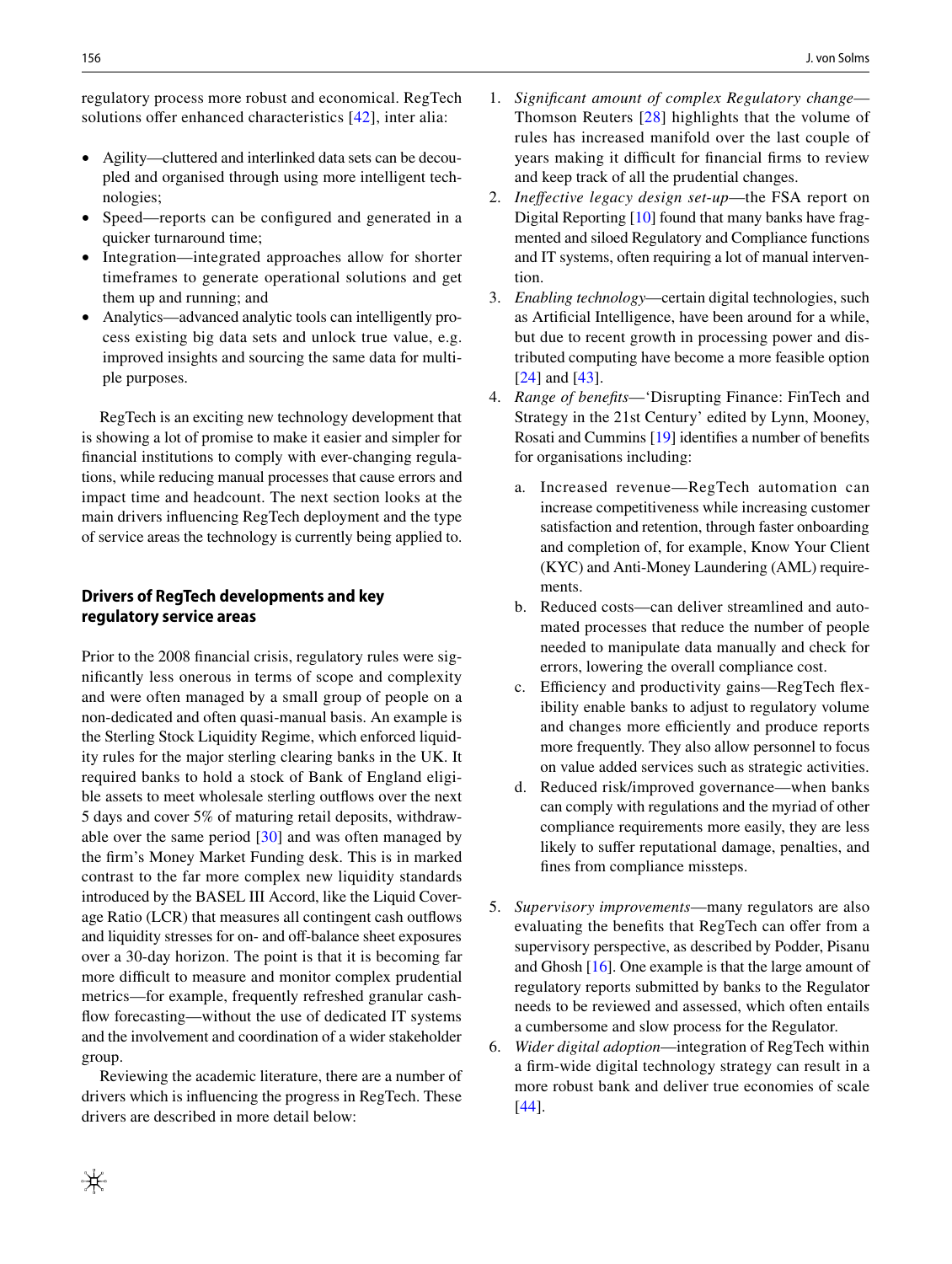One of the big considerations when evaluating where and how to deploy regulatory specifc technology is that regulations are very broad in terms of scope and requirements and can difer between Regulators. Regulations cover all aspects of the bank's activity and jurisdictional footprint. It is therefore crucial to try and understand and explore the diferent focus or service areas of regulations. This is to establish what type of digital technology would be most appropriate to address a specifc problem. In the 2020 Deloitte report 'RegTech Universe 2020' authored by Huge et al. [[20\]](#page-15-12), fve main service areas of RegTech developments are identifed as well as the companies operating in this Regulatory Technology space (which for interest totals 378 RegTech companies). The main targeted services areas include:

#### **Service area 1: regulatory reporting**

Regulatory reporting is the mandatory submission of data by banking and fnancial services frms to a Regulator, to establish transparency into their activity and ensure banks meet all the prescribed constraints. These data have to be periodically submitted to the relevant regulatory authority, normally monthly, quarterly and annually. However, for certain risks like Intraday Liquidity it might even be daily. Reporting in itself can cover a wide range of diferent fnancial disciplines including: fnancial reporting (e.g. FINREP); prudential reporting (e.g. BASEL III); transactional reporting (e.g. MiFID II).

#### **Service area 2: compliance**

Regulatory compliance entails meeting prudential rules as prescribed through specifcations, policies, standards or laws and the steps taken to comply with all the relevant directives. Due to the increasing number of regulations and need for operational transparency, organisations are increasingly adopting the use of consolidated and harmonised sets of compliance controls. This approach is used to ensure that all necessary governance requirements can be met without the unnecessary duplication of effort and activity.

#### **Service area 3: transaction monitoring**

Transaction monitoring refers to the monitoring of customer transactions, including assessing historical and current customer information and interactions to provide a complete picture of customer activity. This can include transfers, deposits and withdrawals. It is a key mitigant against Anti-Money Laundering (AML). As a recent example of rule changes, in January 2020 amendments to the UK Government's Money Laundering Regulations came into force. This updated the UK's AML regime to incorporate international standards set by the Financial Action Task Force (FATF) and to transpose the EU's 5th Money Laundering Directive [\[45](#page-16-7)].

#### **Service area 4: identity management and control**

Know Your Customer (KYC) is a standard in the fnancial industry that ensures investment advisors and banks have detailed information about their clients' identity, risk tolerance, investment knowledge and fnancial activity. KYC protects both clients and fnancial institutions and typically involves requirements and policies such as risk management, customer acceptance policies, and transaction monitoring.

#### **Service area 5: risk management**

Risk management includes the quantitative management of diferent risks across the frm and included scenario analysis, exposure computation and reporting of the exposures.

The management of these regulatory requirements puts ever increasing pressure on banks in terms of complexity, scope and frequency. Emerging digital technologies can play a key part to help with this increasing onerous regulatory management activity and demands.

The next section looks at the diferent available digital technologies and in what regulatory service areas they can be utilised, as part of RegTech application.

# <span id="page-5-0"></span>**Overview of digital technology utilisation in RegTech**

Digital technology solutions, for example, Artifcial Intelligence have been around for many years, but it is only recently with the expansion in computing power and distributed processing that digital technology have become more viable from a cost perspective and practical to combine with data analytics. Below is a short overview of some of the emerging digital technologies that can be leveraged to meet the increasing demands of the regulatory process  $[16, 46]$  $[16, 46]$  $[16, 46]$ :

• *Big Data Analytics (BD)*—can be leveraged to obtain better insights from structured and unstructured data and support programmable reporting. This technology can help learn more about customer behaviour along with their connections. Many regulatory issues such as Money Laundering and Fraud tend to emerge from behaviours or transactions that are difficult to discover through traditional risk and control frameworks.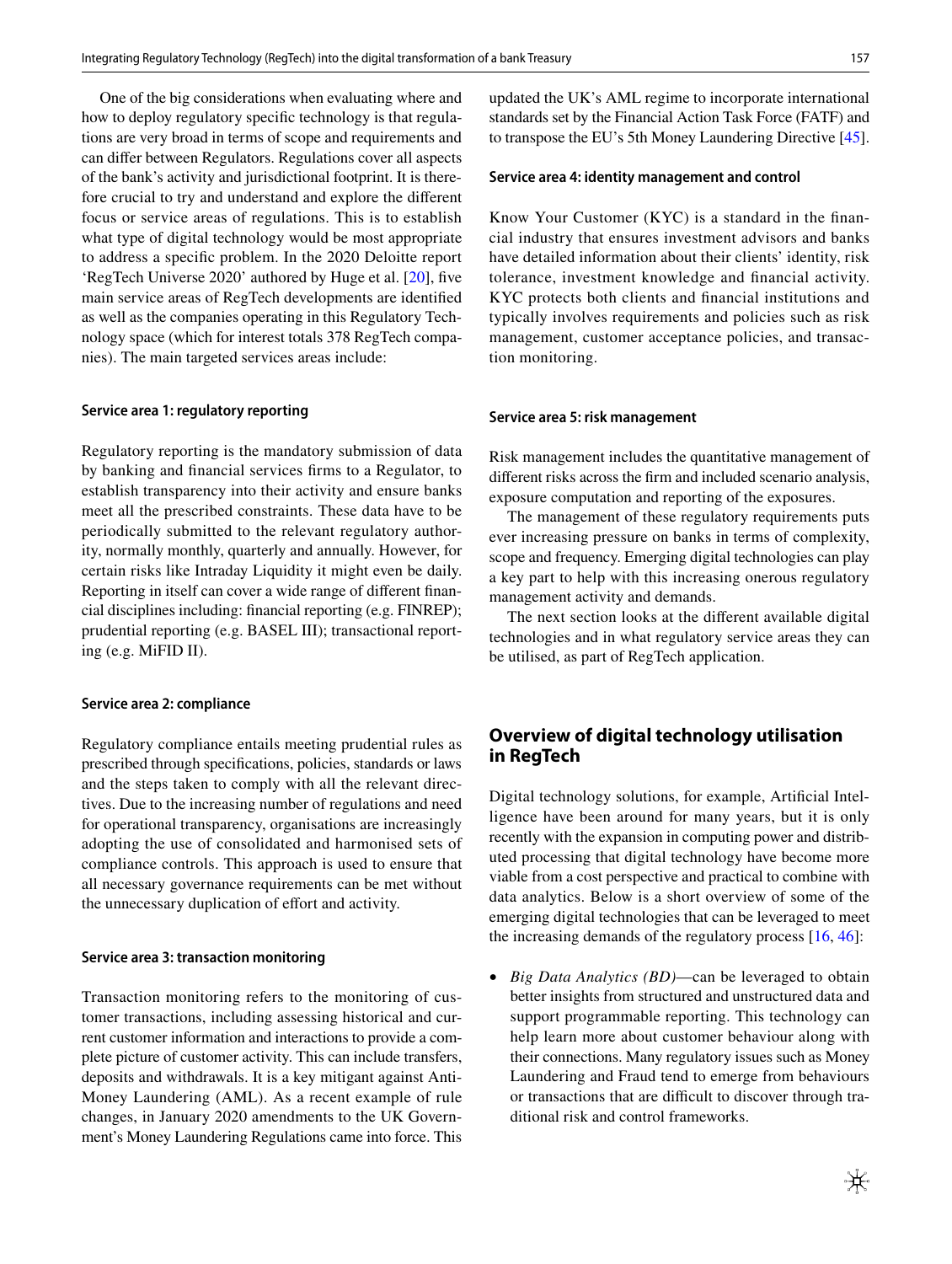- *Natural language processing (NPL)*—this technology can support onerous regulatory compliance tasks that include scanning for revised or new regulations and modifed risk reporting. These algorithms can be automated to perform these functions continuously, share the impact with compliance process owners and also identify important decision-making drivers.
- *Robotic Process Automation (RPA)*—RPA can deliver productivity and efficiency gains by automating nonvalue additive manual activities like data extraction, formatting and reconciliation tasks. When the risk reporting process is automated, it becomes easier to handle increased volume, higher granularity and various regulations across diferent jurisdictions.
- *Distributed ledger technology (DLT)*—digitalisation of diverse RegTech-related processes can minimise the dependency on back-office personnel and departments. By replacing such traditional procedures with digital verifable workfows, compliance and regulatory practices would be enhanced.
- *Artifcial Intelligence (AI)*—AI can assist with delivering a smarter and more efficient onboarding process of new clients, identify weaknesses in existing risk and control frameworks and help guide intelligent allocation of fnancial resources.
- *Cloud Computing (CC)*—historically to integrate fragmented data systems in order to produce a real-time standardised view of risk information would have required a signifcant upfront IT investment and long lead time. CC can solve a number of these data and processing challenges more quickly and efectively. A cloud platform allows businesses to scale as requirements change

and it becomes easier to incorporate other data methodologies and analytics, such as Machine Learning and Big Data Analytics.

- *Machine Learning (ML)*—can help with the back-testing of computational models and improve the predictability of the forecasting of cashfows.
- *Application programming interface (API)*—the plug and play features of APIs can deliver better integration of fragmented activities and enable automated reporting to regulators.

Figure [2](#page-6-0) illustrates potential application of these digital technologies across the different regulatory service areas, identifed in ["Overview of Regulatory Technology](#page-3-0) [\(RegTech\)](#page-3-0)" section, that can enable RegTech solutions. The application and combination of technologies are not defnitive and can take many forms. As an example in the case of Regulatory Reporting—Natural Language Processing can help interpret the rules and identify updates to the ruleset; Robotic Process Automation can automate the production of the necessary reports; distributed ledger technology can help ensure the report production is verifed and checked throughout the process; and lastly application programming interface can enable the straight-through submission of the required reports to the Regulator. This utilisation of digital technologies in isolation or in combination can transform the compliance and regulatory process, across the regulatory service areas by leveraging advanced analytics, intelligent algorithms and distributed processing power [\[46](#page-16-8)].

Going beyond its role in helping banks to comply and enforce regulation, RegTech can also deliver signifcant benefts for the Regulator [[41](#page-16-3)]. The digital checks and balances

|                                         | <b>Regulatory</b><br><b>Reporting</b> | <b>Compliance</b> | <b>Transaction</b><br><b>Monitoring</b> | <b>Identity</b><br><b>Management</b> | <b>Risk</b><br><b>Management</b> |
|-----------------------------------------|---------------------------------------|-------------------|-----------------------------------------|--------------------------------------|----------------------------------|
| <b>Big Data Analytics</b>               |                                       |                   |                                         |                                      |                                  |
| Natural Language<br>Processing          |                                       |                   |                                         |                                      |                                  |
| <b>Robotic Process</b><br>Automation    |                                       |                   |                                         |                                      |                                  |
| <b>Distributed Ledger</b><br>Technology |                                       |                   |                                         |                                      |                                  |
| Artificial Intelligence                 |                                       |                   |                                         |                                      |                                  |
| <b>Cloud Computing</b>                  |                                       |                   |                                         |                                      |                                  |
| Machine Learning                        |                                       |                   |                                         |                                      |                                  |
| Application<br>Programming Interface    |                                       |                   |                                         |                                      |                                  |

<span id="page-6-0"></span>**Fig. 2** Application of RegTech across regulatory service areas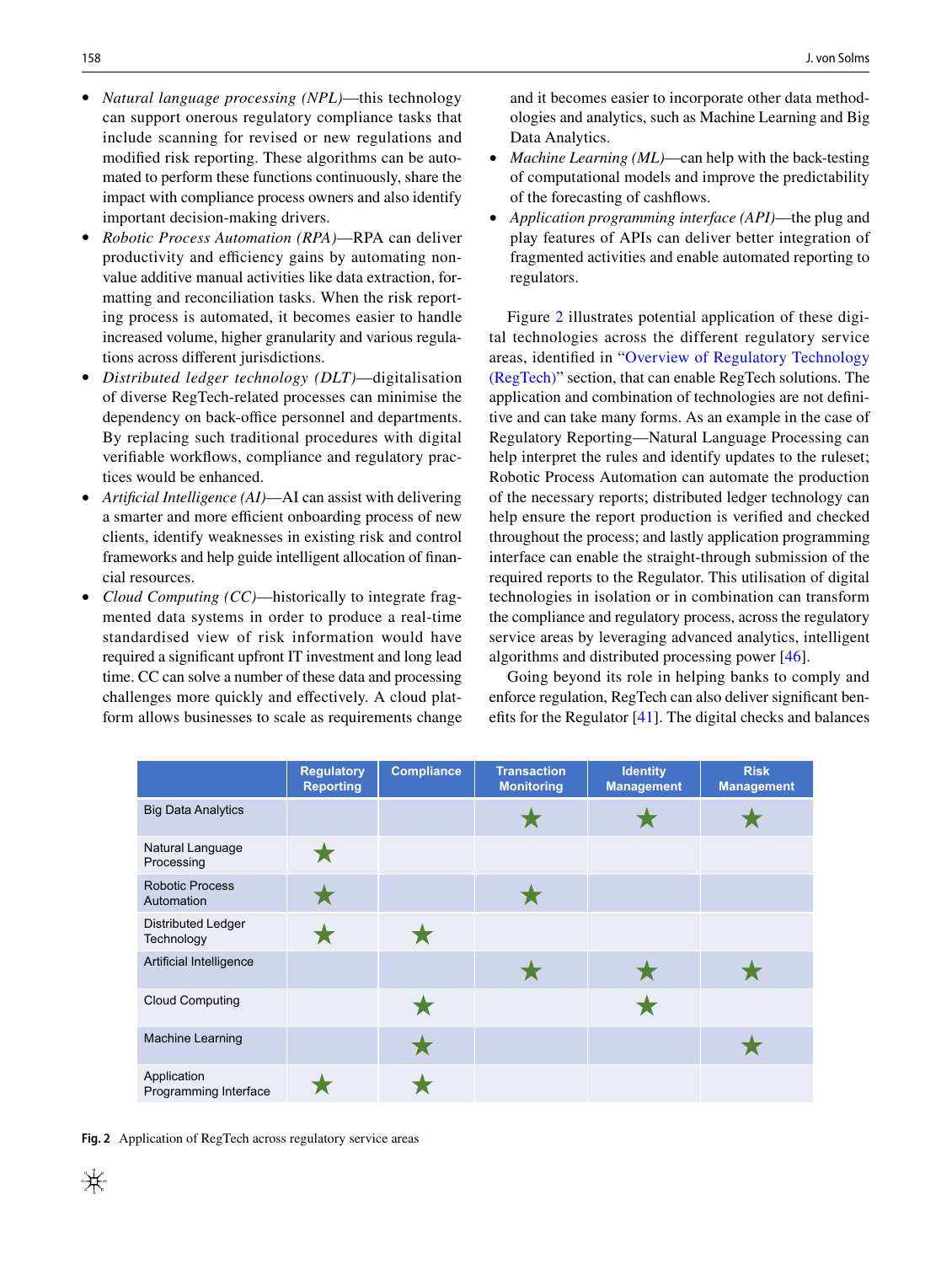RegTech can offer the Regulator is similar to fitting highperformance brakes on a racing car. Counterintuitively, the brakes are vital to the driver's ability to go fast—without a trusted mechanism to reduce speed, drivers would all have to drive slowly. Similarly, when it comes to observing regulations, RegTech can provide the confdence the markets need for commerce to move faster and to more rapidly adapt to disruption.

A core department within a bank that is very involved with the management and implementation of prudential regulations and compliance is the Treasury department. Many Treasury departments have started on a digital transformation journey [\[23](#page-15-15)] to support their increased strategic management mandate [\[34](#page-15-26)]. The next section will provide a brief overview of the changes in a bank's Treasury and how some departments are starting to transition towards becoming smarter management functions.

#### <span id="page-7-0"></span>**Treasury overview**

A bank's Treasury department plays a crucial role in a bank, as the guardian of the balance sheet and the manager of the frm's scarce fnancial resources such as capital and liquidity [\[23\]](#page-15-15). It is such an important area in a fnancial organisation that Hewlett [[47](#page-16-9)] argues that a bank's Treasury should be positioned at the centre of strategic planning.

Treasury functions have existed in some form for centuries, but its role has changed signifcantly in the span of the last 30–40 years. Treasuries emerged in the 1980s as a distinct function from the bank's Finance department [\[21](#page-15-13)]. At that time, Treasury activities were primarily centred around cash and working capital management. This focus started to change in the 1990s as a consequence of corporate restructuring and the way organisations used technology and information [\[48\]](#page-16-10).

In the frst decade of the twenty-frst century, the Treasury department continued to evolve further to meet the expanding need of the bank. During this period, a number of authors researched the increasing importance of this management function highlighting various development aspects and focus areas within a Treasury. Maphiri [[49](#page-16-11)] identifed the important role of Treasury in Cash Management and the stability of the fnancial organisation. Van Rooyen and Reitsma [\[50](#page-16-12)] considered the future effect of E-Business on Treasury and Risk Management Systems. Helliar and Dunne [\[51](#page-16-13)] studied the Control Mechanisms and processes in place (or lack of effective corporate governance) in Treasury departments, after the collapse of companies such as Barings and Enron. San-Jose et al. [[52\]](#page-16-14) explored the growing infuence of Information Technology Systems on Finance and Treasury departments performance and identifed the

benefts, in terms of cost savings and improved decisionmaking. Polak [[53\]](#page-16-15) argued the need for centralising a bank Treasury function in the globalised world.

In 2010, a comprehensive overview of Treasury practises was provided in 'Treasury Management: A Practitioners Guide' authored by Bragg [[54\]](#page-16-16). It reaffirmed the importance of a Modern Treasury function and described all the main activities required in a 'best practise' Treasury.

The world of banking in general and Treasury in specifc, however, changed dramatically after the 2008 fnancial crisis. The reason was due to Banking Supervisors issuing a range of new regulatory and compliance regulations to prevent another fnancial disaster. This required increased number of Treasury experts and specialised knowledge to implement the complex prudential rules and restructure the bank's balance sheet to conform to the new constraints.

This forced the role and responsibility of a Treasury to undergo another major change in terms of scope and strategic importance, moving from a transactional manager to a balance sheet custodian [[55\]](#page-16-17). Given the role of Treasury as the 'bank within the bank', as well as its impact and infuence on the wider fnancial market stability [\[22\]](#page-15-14) many Treasuries are exploring the utilisation of new technology to help them transition to a smarter analytical centre that can make more informed decisions in real-time.

The concept of a smart Treasury function and the benefts of leveraging digital technologies have been identifed by a number of authors in recent times. Hawser [\[24](#page-15-16)] argues that it is the dawn of the 'Super Treasurer' and that Artifcial Intelligence can turn the Treasury function into a sophisticated analytic centre; while Meall [[56\]](#page-16-18) highlights the importance of digital technology as a Treasury survival strategy.

The core argument of this paper is that there is merit in integrating digital technology developments in management areas such as Treasury to deliver improved strategic management practises as well as enhanced regulatory processes. This alignment will ensure consistent decision-making between the bank's strategy and what is reported to the Regulator or the rules being complied to. This integration idea will be explored in more detail in the next sections, by considering the impact of regulations on Treasury activities and then describing an approach how RegTech can be combined with the wider digital technology developments in Treasury.

### <span id="page-7-1"></span>**Banking Regulations and Treasury**

Bank regulations and rules have evolved signifcantly over the last couple of decades and especially since the 2008 fnancial crisis. Various new rulesets were published by regulators inter alia: Dodd-Frank Wall Street Reform and Consumer Act (Dodd Frank), Sarbanes–Oxley Act (SOX),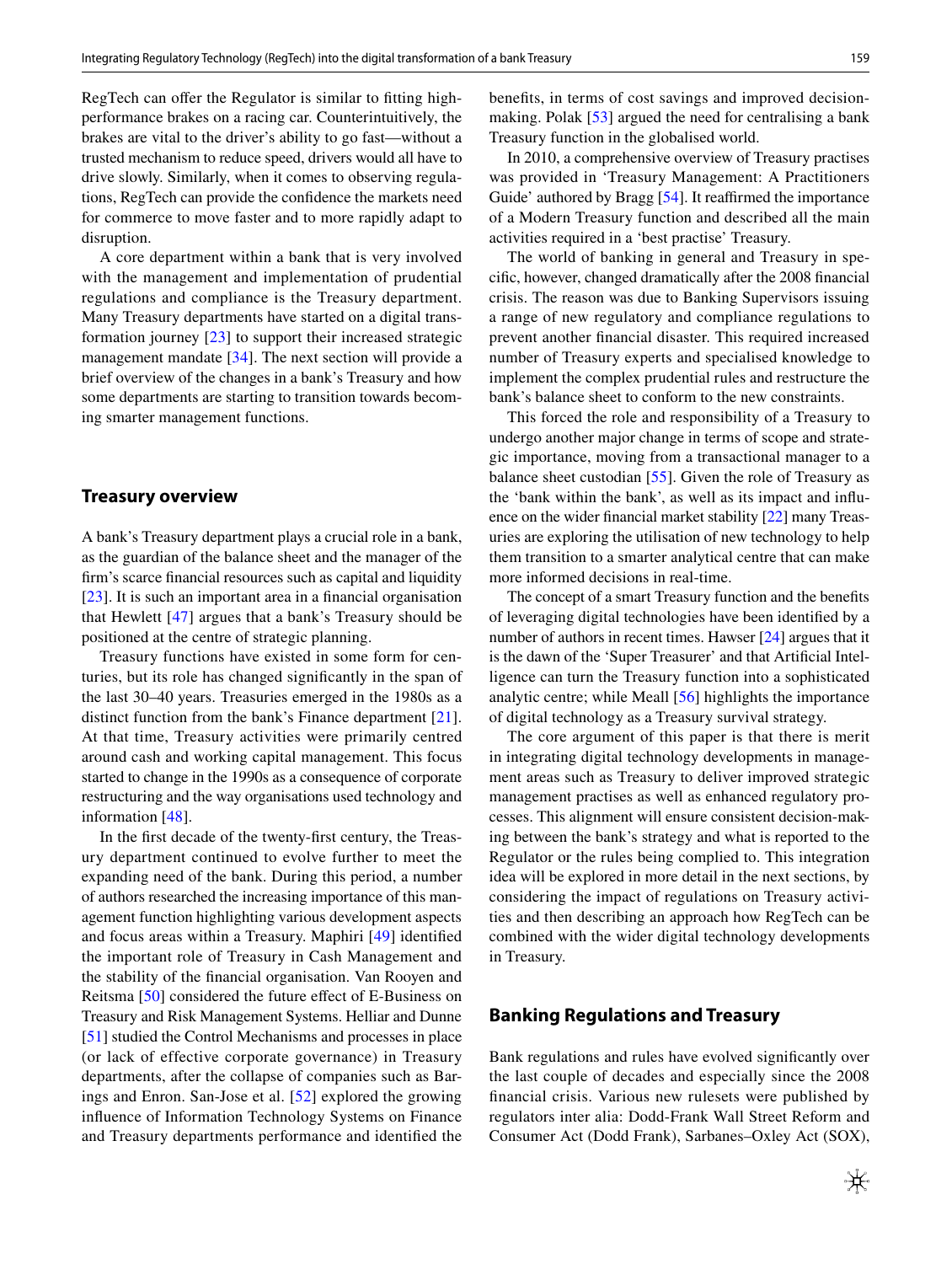Markets in Financial Instruments Directive (MiFID II); Basel accords (Basel III) and others. The Basel regulations are global standards that are set by the Basel Committee on Banking Supervision (BCBS) and are regulatory rules that set out a minimum requirement for aspects such as: bank capital adequacy, stress testing, market risk, leverage, liquidity risk and other types of risks impacting a bank's balance sheet viability. The third version of the Basel Accords, namely Basel III, was developed in response to the deficiencies in the fnancial regulation revealed by the fnancial crisis of 2008. The updated and revised standards were intended to strengthen bank capital requirements, increase bank liquidity and decrease balance sheet leverage [\[57](#page-16-19)].

Basel III expanded the Basel II rules in terms of measuring credit risk and the need for additional capital adequacy buffers, but it also introduced a range of new regulations. These included new metrics for measuring and monitoring inter alia: Liquidity risk [\[58](#page-16-20)], i.e. Liquidity Coverage Ratio (LCR) and Net Stable Funding Ratio (NSFR and enforcing specifc leverage limitations on the size of the balance sheet [\[59\]](#page-16-21).

These expanded rules created a lot of new challenges for Treasuries and other banking functions to measure, monitor and manage the exposures, but especially to report these prudential numbers to the Regulator. In order to supervise the implementation and especially the adherence to these new rules, Central Banks required that commercial banks on a frequent and granular basis report their capital, liquidity and leverage and other exposures.

The number and complexity of prudential reports have ballooned signifcantly over the last couple of years. As an example of this extend, looking at the Bank of England's webpage [\[60\]](#page-16-22) it highlights the range of regulatory reports required. Indicatively the number of reports covering aspects such as the balance sheet composition, capital, liquidity, market risk, leverage, interest rate risk and others is over 50 in number. And that excludes requirements from other Regulators like the European Central Bank (ECB) and Federal Reserve (FED) applicable to global banks which operate in multiple jurisdictions.

In addition to daily risk management activities, the reporting of prudential numbers is a signifcant obligation for many areas in the bank including the Treasury function. Below is a couple of examples to illustrate the range of Treasury responsibilities and the additional complexity in light of the required regulations.

#### **Treasury risk management and reporting challenges**

#### **Computing capital demand and supply**

The capital adequacy requirement and computation of risk weighted assets (RWA) in banks have changed signifcantly over the last couple of years, with the evolution of Basel I through Basel III. Treasury has to interact with all frontline businesses units that have RWA exposures, generated through taking credit risk, market risk, operational risk, counterparty risk, etc., in order to construct a holistic picture of the total bank-wide RWA demand. It also needs to work closely with the Finance department to model forecasted future impacts of RWAs and proftability to determine if the bank will have sufficient Equity and other capital sources to meet its minimum capital adequacy and additional capital buffer requirements. It is a very difficult and time-consuming process to consolidate fuctuating RWA demand, compute available capital supply and especially model the potential range of future outcomes. Given the fragmentation of different product systems, the process often involves manual interventions, which can be prone to errors and is difficult to duplicate for different What-If/Back-testing scenario analysis.

### **Managing the Liquidity Coverage Ratio (LCR) and Net Stable Funding Ratio (NSFR)**

Prior to the fnancial crisis, there were no comprehensive global standard for liquidity management in place. This changed through the introduction of the LCR and NSFR regulations. The LCR requires that a bank holds at least a 100% of High-Quality Liquid Assets (HQLA) against contingent liquidity outfows for both on-balance sheet and off-balance sheet exposures over a 30-day horizon. In contrast, the NSFR assesses the risk over a 1-year horizon and requires that a bank has enough stable funding sources to meet all required funding outflows over this period. Both of these measures are complicated to compute and report given the need to frst capture all notional cashfows over the 30-day or 1-year horizon and then apply the correct prudentially prescribed stress outfow weights. What makes this activity even more demanding is that Regulators often expect banks to demonstrate the ability to produce these Liquidity reports daily.

#### **Structural product and equity hedging**

A large portion of a bank's funding base originates from non-maturing deposits, which means the products have no defnitive contractual maturity date, e.g. current accounts and common equity. These types of funding products share a couple of characteristics that can have a signifcant impact on a bank's net interest margin (NIM) stability. The frst is that although this funding can contractually leave the bank within a day (either through client withdrawal or a credit loss) in practice, they remain stable for long periods of time. Secondly, the interest rate paid on these funds is close to zero, thereby equating to a long-term 0 percent fxed rate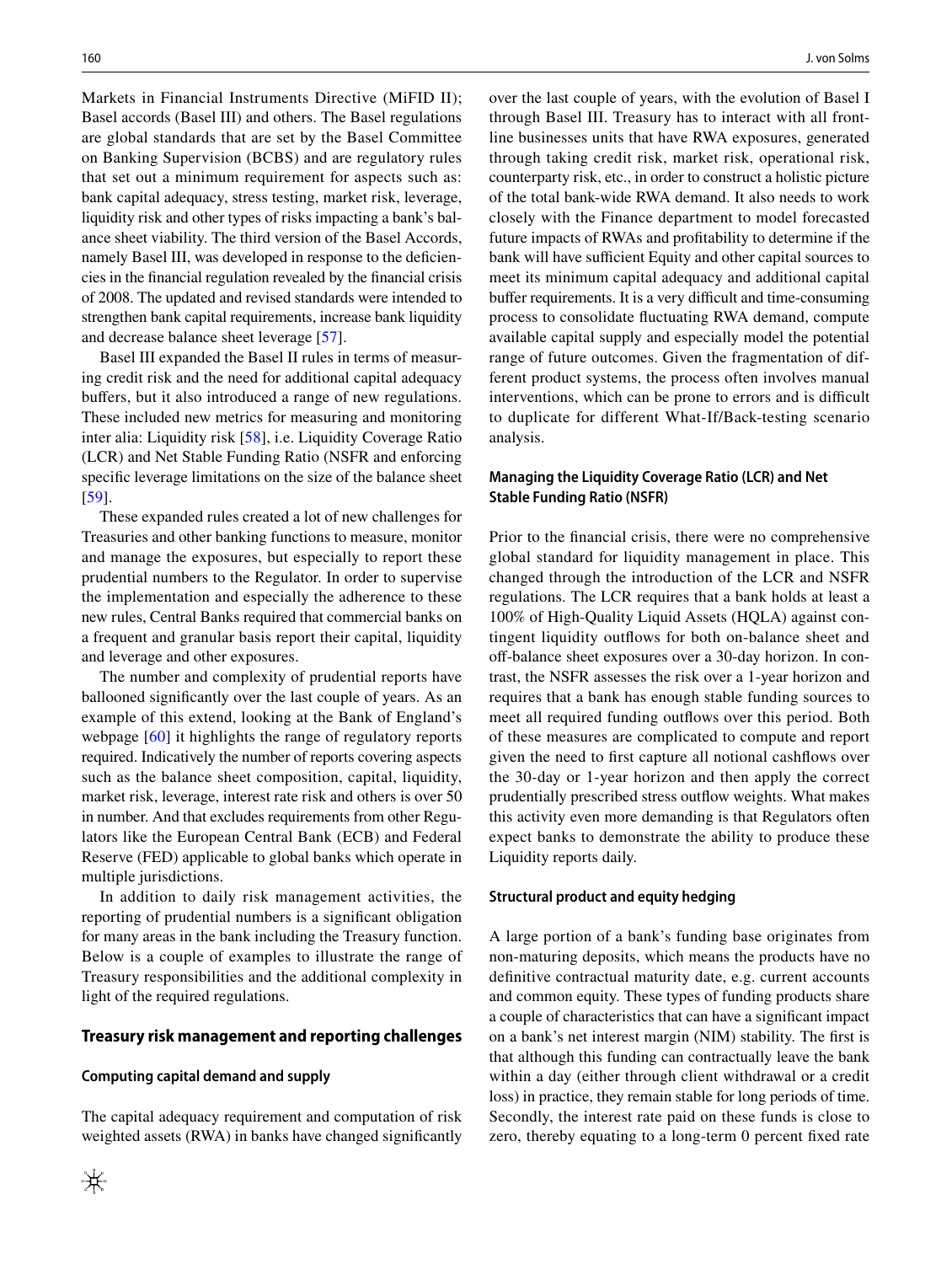loan for the bank. In turn, these funds are normally lent out to loan customers, where on the bank receives a foating interest rate. This net interest rate position can create a signifcant fxed for foating interest rate exposure in the banking book. This can impact the bank's NIM stability, meaning if market rates go up, the bank's income increases, but if the market rates fall, income decreases. Therefore, most banks execute a structural swap hedge to mitigate this exposure and thereby stabilise the net interest margin. Since this hedging activity can signifcantly infuence the bank's income (i.e. future proftability), regulators are very interested in the underlying assumptions and the models that underpin these decisions.

#### **Consequence of inefective regulatory processes**

These examples illustrate only a couple of the challenges that bank Treasuries face on a daily basis in managing and reporting bank risk positions. They need to measure and monitor these complicated risks dynamically, but also report the exposures to the Regulators timeously and with the appropriate governance and control. Incorrect reporting, bad systems or unexplained decisions can have signifcant impact on the bank's reputation and can often lead to penalties and fnes.

As an illustration, at the end of 2019 the Prudential Regulatory Authority (PRA) imposed a combined fnancial penalty on Citigroup Global Markets Limited (CGML), Citibank N.A. London branch (CBNA London) and Citibank Europe Plc UK branch (CEP UK) (together, Citi) of £43.9 million for failings in relation to their internal controls and governance arrangements underpinning compliance with PRA regulatory reporting requirements. Between 19 June 2014 and 31 December 2018, or parts thereof, the frm's UK regulatory reporting framework was not designed, implemented or operating efectively. This led to them failing to submit complete and accurate regulatory returns to the PRA [\[61\]](#page-16-23). In particular, the following items were highlighted:

- Citi failed to ensure that systems and controls supporting its UK regulatory reporting framework were designed, implemented and operating efectively;
- Citi failed to allocate adequate human resources to ensure that CGML's liquidity returns were complete and accurate;
- Citi's documentation of multiple aspects of its UK regulatory reporting control framework was inadequate given its size, complexity and systemic importance;
- CGML's approach to technical interpretations of reporting requirements was insufficiently robust given the complexity of those decisions and the impact they could have on the accuracy of the returns; and
- Citi's oversight and governance in relation to regulatory reporting fell signifcantly below the standards expected of a systemically important institution.

### **Integrating RegTech into a Treasury's digital transformation**

Considering the Citi case [[61\]](#page-16-23) and other similar examples, there appears to be number of common themes and challenges to successfully managing regulatory demands including: fragmented data systems; manual time-consuming data manipulation/less time for strategic focus; real-Time reporting demand; interpretation of complex rules and regulations; effective governance and control around the process; and updating new regulations [\[10,](#page-15-2) [19](#page-15-11), [62\]](#page-16-24).

Modern regulatory challenges require modern tools, and these need to be as dynamic as the organisations they support. RegTech systems can harness global data sets in a way that offers new and timely insight into regulatory processes, automating compliance and risk management tasks by pooling and aggregating data from a range of sources. Often these data are too complex, too varied and too expensive, to review manually.

However, to make these technologies an intrinsic part of the bank can be costly and time consuming, and not just during the implementation phase, but as part of the on-going maintenance. This applies to both the cost of acquiring and deploying an automated computer-based system and the ongoing operational costs. It is therefore imperative that fnancial institutions have a sound understanding of the regulations they are required to follow, the processes that their business needs to put in place, and the most efficient method of implementing and enforcing these processes.

Another consideration is that RegTech cannot efectively be implemented and used on a stand-alone basis. It needs to form part of an integrated deployment of digital technology in order to achieve true economies of scale. One solution is to incorporate RegTech into the digital transformation strategy of Treasury. The result would be that digital solutions could be leveraged to support both enhanced strategic management activity as well as better quality regulatory reporting.

Von Solms and Langerman [[26\]](#page-15-18) developed a framework called a Smart Digital Treasury Model (SDTM) that provides a well-defned digital transformation plan for a Treasury to assess its digital maturity level and guide the effective adoption of digital technologies. This framework can be expanded to include some of the regulatory management demands and thereby deliver an integrated and efective RegTech solution as part of the SDTM framework. The next section will introduce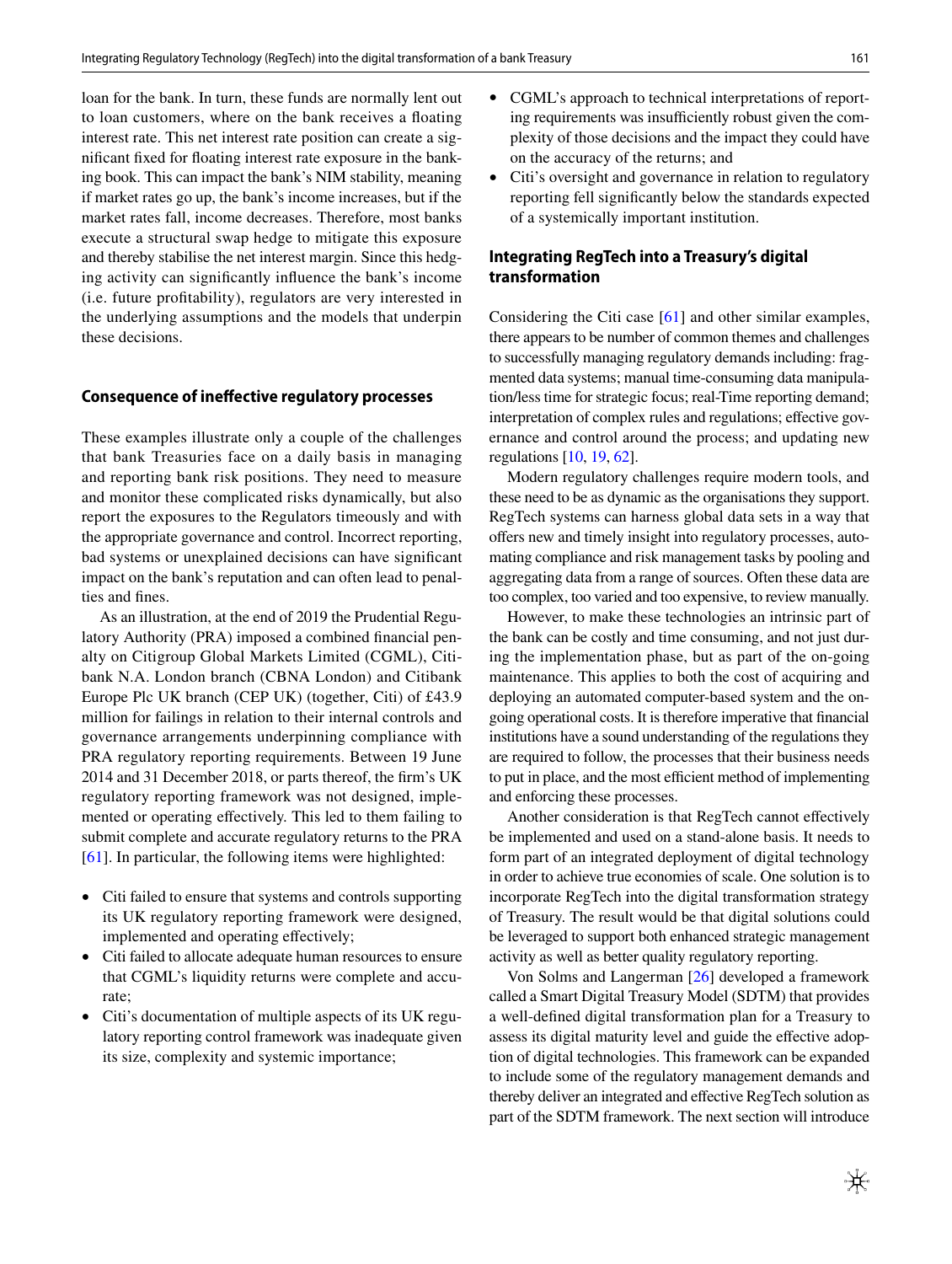the framework and explore how it can be expanded to include the Regulatory Technology angle.

## <span id="page-10-0"></span>**Smart Digital Treasury Model (SDTM)**

# **Overview of the SDTM**

Given the changing nature of Treasury and its increasing strategic management mandate, it is crucial to follow a well-defned framework to determine the current digital maturity and enable the transitioning to a more advanced digital user. The Smart Digital Treasury Model (SDTM) was developed for this purpose, to support and guide the evolution towards a next-generation smart Treasury [[26](#page-15-18)]. Figure [3](#page-10-1) provides more insight into the underlying steps/ building blocks of the SDTM.

The model comprises of 4 steps/building blocks, i.e.

- *Step 1: Digital maturity assessment*—measures the digital maturity of a Treasury against a specifc set of criteria and scores the digitalisation level/readiness on a scale from none to expert, across key digital dimensions. It then identifes and describes digital use cases for core Treasury activities and order these for further digitalisation development.
- *Step 2: Business case development and digital tool evaluation*—digital use cases are mapped into the most appropriate digital technologies. These are then build-out into more detailed business cases and prioritised based on defned requirements including performance hurdles like



#### **Towards a next generation smart Treasury**

<span id="page-10-1"></span>**Fig. 3** Smart Digital Treasury Model

₩

Return on Investment (ROI). This is to ensure that the implementation will deliver the expected benefts and that Treasury successfully transition to a more digitally mature state.

- *Step 3: Digital road map of Technology implementation*—this step articulates the implementation plan and development method (e.g. DevOps, Agile, Lean) to rollout the selected new digital technology.
- *Step 4: Management of new digital technology and risks*—managing the changes and increased threats and risks arising from digitalisation in Treasury is an important consideration. Digitalisation therefore requires a dedicated approach to identify and mitigate these potential risks.

### **Expanding the SDTM to include regulatory processes**

The SDTM which was originally designed to enhance strategic management activities within a Treasury department can be expanded to accommodate certain regulatory activities and services areas as well. This logic is illustrated in Figs. [4](#page-11-1) and [5](#page-12-0) and described in more detail below.

The Digital Maturity Assessment of a Treasury department including all of its activities [\[63](#page-16-25)] is a crucial step to measure the existing level of digital technology utilisation and identify any gaps (Step 1 of the SDTM). This digital assessment and the construction of digital use cases of Treasury management activities can be expanded to also cover key Regulatory activities, for example, regulatory reporting. Figure [4](#page-11-1) shows how the spectrum of Treasury management activities and regulatory service areas can be combined to establish a comprehensive digital assessment picture. The rationale is that there is a large amount of communality and overlap in the way that underlying data are extracted and processed. Using an integrated approach will ensure future consistency between reporting views and strategic management views.

The digital use cases covering the comprehensive set of Treasury activities can then be mapped into the most appropriate digital technologies (Step 2 of SDTM, see Fig. [4](#page-11-1)). This will ensure that RegTech is not developed on a standalone basis or that there is duplication of digital solutions across Treasury. After identifying the most efective digital technology, the digital uses cases are then build-out into detailed business cases and prioritised based on specifc metrics such as the beneft achieved and the implementation effort required. The use of digital technology for regulatory purposes (RegTech) will also strengthen the collective business case justifcation to obtain senior management support for implementing these types of innovations within Treasury. Commercial metrics such as Return on Investment (ROI) will be significantly enhanced if digital technology solutions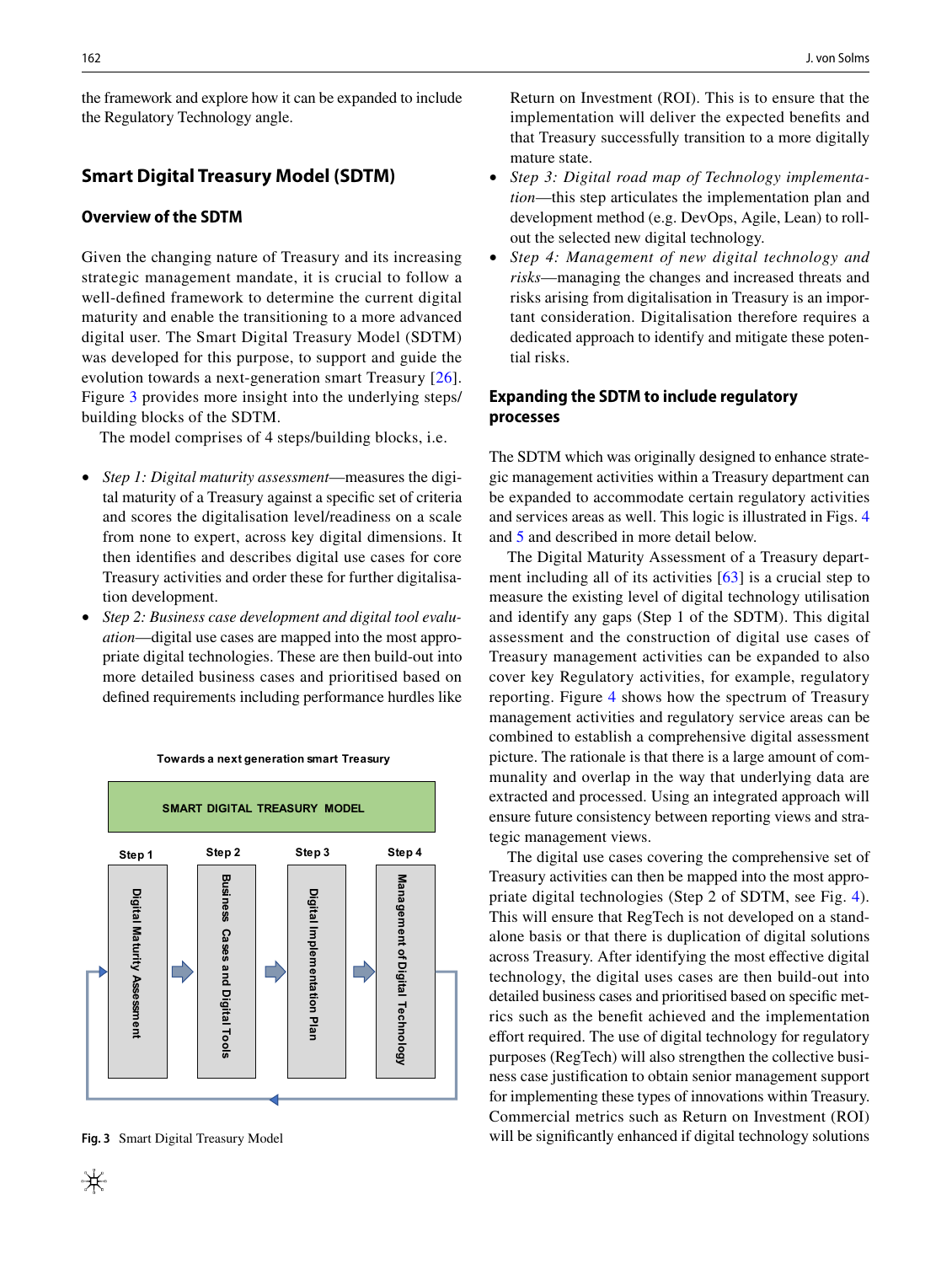

<span id="page-11-1"></span>**Fig. 4** Combining management and regulatory tasks into a holistic framework

are leveraged for both management and regulatory-driven purposes.

Once the most feasible business cases have been identifed and prioritised, the next step is to consider implementation. As an illustration of a potential implementation design and set-up, Fig. [5](#page-12-0) depicts a high-level system architecture (Step 3 of SDTM). Selected digital technology solutions can be embedded into core underlying bank systems for example: Big Data (BD) Analytics applied to Customer Product Systems will help to better understand customer behaviour; Machine Learning (ML) embedded within the Payments Systems can improve the Intraday Liquidity Risk management; and Robotic Process Automation (RPA) can be harnessed to automate data extraction from the Risk Management systems (see next section for more details). This form of digital adoption will allow for automated and smarter information to flow into Treasury and its Treasury Management Systems, to enable a smarter management function. Furthermore, Treasury can augment this smart information with additional digital analytics, e.g. Artifcial Intelligence to drive subjective based strategic actions such as optimal allocation of fnancial resources such as capital and liquidity.

The integration of RegTech into the Treasury IT infrastructure will establish a Smarter Treasury function that can support more efective strategic management decisions, as well as produce automated and streamlined Regulatory Reporting. As Fig. [5](#page-12-0) shows, such an integrated set-up will ensure decision-making and reporting are aligned and supported by intelligent information.

By reducing the manual and time-consuming operational overhead involved with reporting activities, the Treasury's human resource requirement will also reduce. But rather than become obsolete these personnel can then be more efficiently be deployed to focus on subjective and strategic management activities, such as optimisation of the balance sheet and thereby deliver real bottom-line value for the bank. They can also assist with the management of the additional risks and threats that can arise from the use of digital technology such cyber security; ensuring models are fair and unbiased; explainability of results, etc. (Step 4 of SDTM).

The next section will focus in more detail on one specifc digital technology, namely Robotic Process Automation (RPA) and how it can deliver improvements to the Treasury's management and regulatory reporting process through enabling automation.

# <span id="page-11-0"></span>**Integration of RegTech in a smart Treasury through using Robotic Process Automation (RPA)**

One of the most time-consuming operational activities in a Treasury is the extraction, formatting and reconciliation of data from various diferent source systems for management purposes and to feed the production of regulatory reports. This is often a complex and manual intensive task since there is a dependency on diverse range of legacy systems (i.e. product, risk management, accounting, payment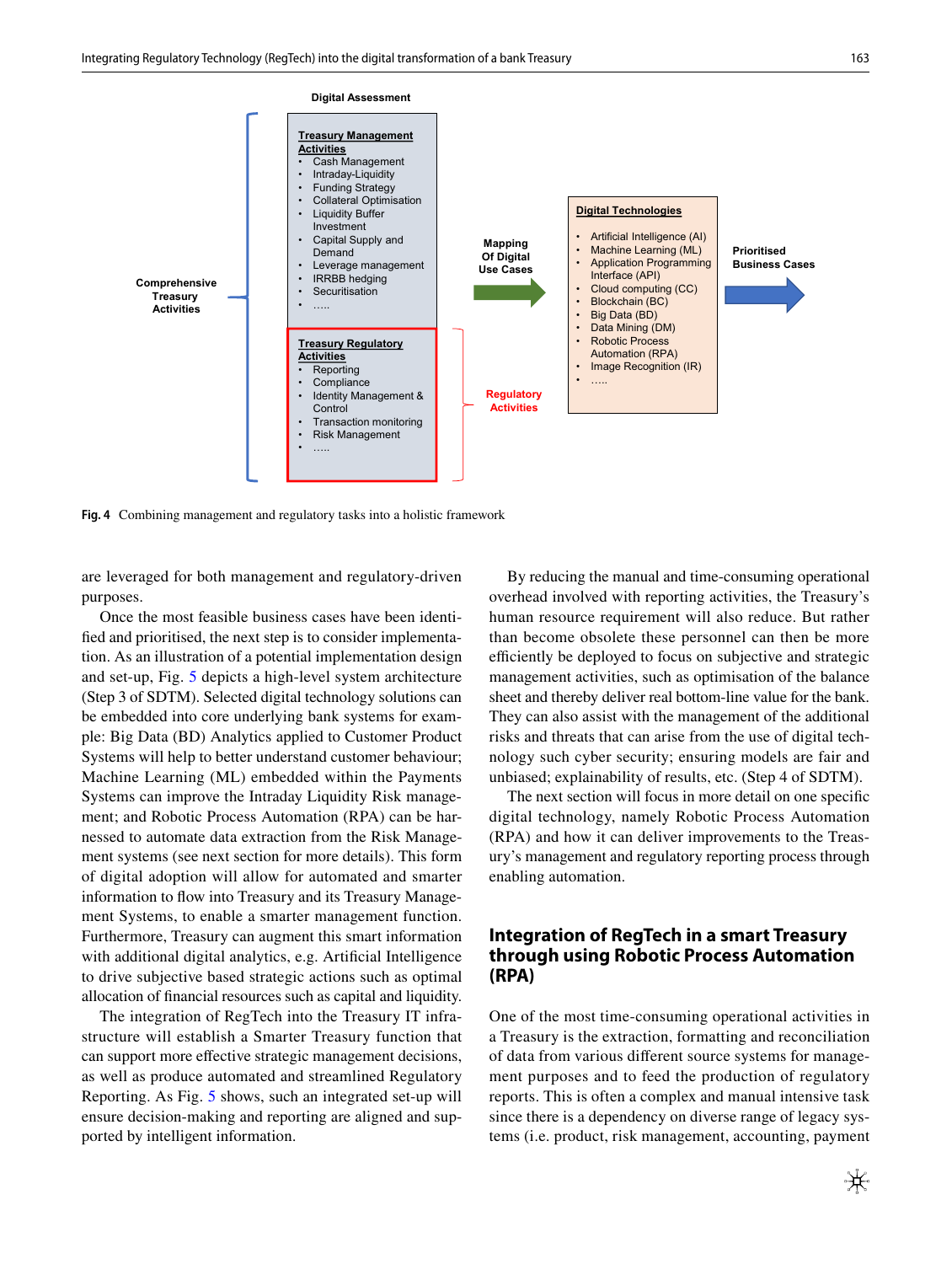<span id="page-12-0"></span>

and trading systems) which is often not designed for the modern regulatory and management requirements. Many Treasury personnel may therefore be involved with the process of obtaining and constructing a consistent data set—which often requires minimal levels of subjective judgement or intelligent engagement. This type of process is inefficient and open to a number of risks and weaknesses, e.g. easy to make errors; difficult to duplicate and repeat on more a frequent basis; problematic to update if regulations change (i.e. data rules are hard-coded). It can also lead to regulatory data being inconsistent with management information, i.e. strategic decisions are made that are misaligned with regulatory reports.

An innovative technology solution like RPA can signifcantly assist in streamlining and automating the reporting process [[64](#page-16-26)]. RPA technology works very well in an environment which has the following characteristics: high level of manual calculation; electronic start and end points; high error rates; data intensive; repetitive in nature. Figure [6](#page-13-1) shows the common steps involved from data input to producing a report. The frst 2 or 3 steps in the process (i.e. data input, data output and reconciliation) share a lot of the above characteristics and tends to require minimal levels of subjective judgement.

Ernst and Young estimates that there can be signifcant reduction of full time equivalent (FTE) personnel, if RPA technology is implemented to assist with data extraction, formatting and checking of correctness [[64](#page-16-26)]. These human resources can then be deployed more optimally to focus on strategic and subject activities like assessing the underlying business and regulatory rules and interpreting the management information output of the various reports. The benefts of deploying RPA for Treasury regulatory activity include: automated systems can operate 24/7; it improves granularity and frequency of updates; it reduces FTE required; minimises error rates; it integrates relatively well within existing IT landscape; it can be trained by humans; and it leads to redeployment of Treasury staff to more strategic functions.

RPA is only one example of how a specifc digital technology can help to automate operational activities within a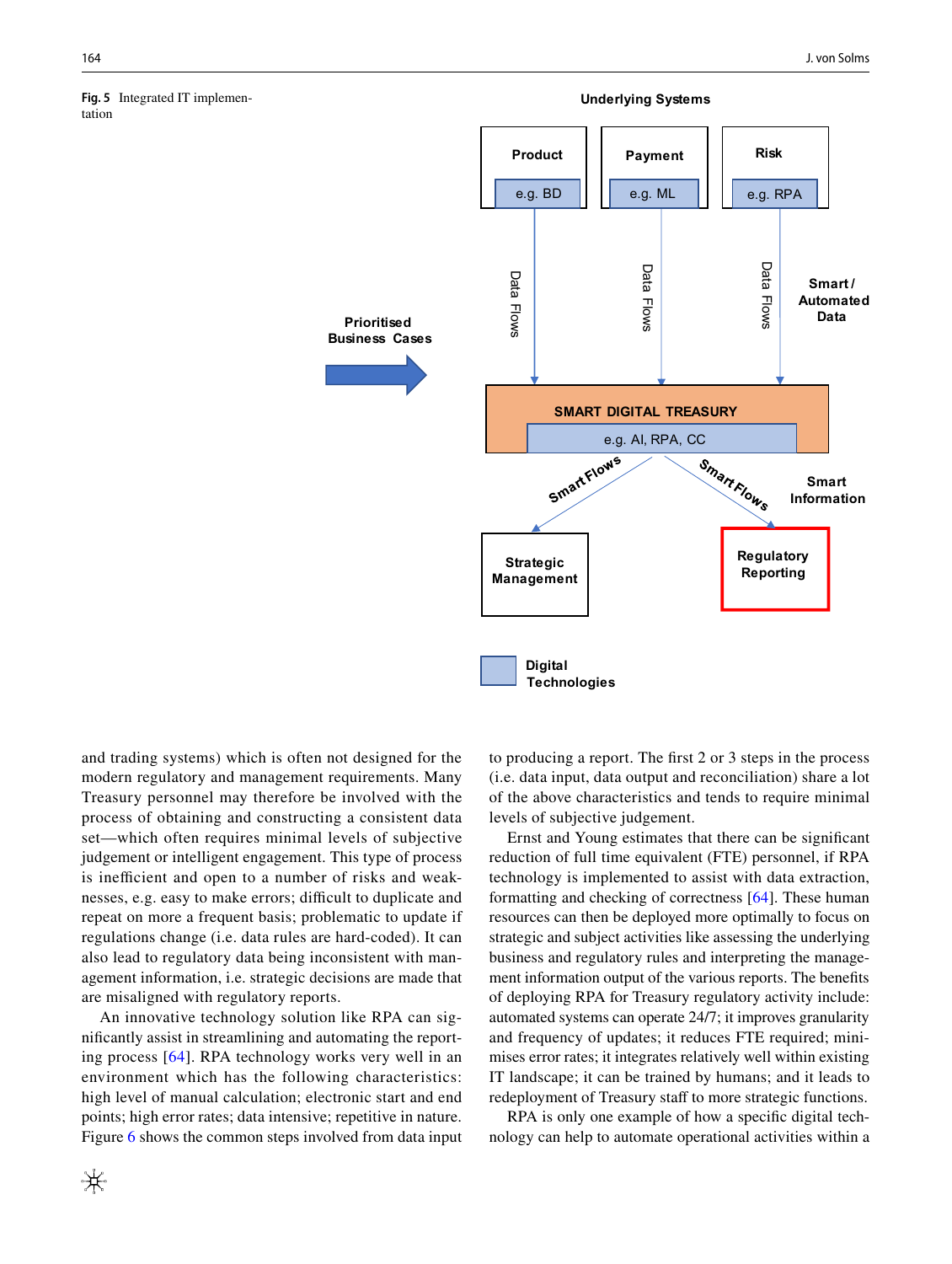<span id="page-13-1"></span>**Fig. 6** Increased subjective judgement involved with a reporting task

# **1. DATAINPUT**

*Extracting data from underlying systems and reading files email.*

# **2. DATAOUTPUT & QUALITY**

*Reformatting data, checking data quality and sending it out via distribution channels*

### **3. RECONCILLIATION**

*Interpreting and combining data from systems and checking for correctness* 

### **4. BUSINESS RULES**

*Applying business rules based on formalised principals and / or regulatory requirements* 

# **5. REPORTING**

*Generating reports for strategic management and regulatory reporting* 

Treasury. This will improve the regulatory process through reducing errors and support quicker turnaround of data processing. It will also allow Treasury personnel to focus more on strategic activities and ensure that regulatory reporting and the information used for decision-making is aligned.

# <span id="page-13-0"></span>**RegTech in the time of Corona**

RegTech is a toolkit of technologies which can provide a range of benefts for a Treasury department. It is not just a solution to automate manual and time-consuming operational activities, but also a powerful instrument to compute and interpret complicated forecasting results, identify unanticipated risks and crucially drive quicker and more intelligent regulatory assessments, during times of stress.

A practical example of where RegTech could provide valuable assistance in strategic decision-making and management of regulations, under a real-life stress event, is the recent Coronavirus (COVID 19) outbreak, which started in late 2019. It was a totally unforeseen risk, a once in a 100-year event, that had signifcant impacts on the fnancial markets and global economies.

The effects of lockdown restrictions to prevent the spreading of Corona has put increased pressure on the capital adequacy ratios of banks due to: increased credit losses; reduced opportunity to generate proft (i.e. retained earnings to bolster capital reserves); and higher capital requirements for risk measures such as value at risk, which includes the exceptionally higher market volatility. It also infuenced the funding and liquidity available to banks through a slowdown of money market activity and debt capital markets issuance opportunities and reduction in intra bank lending activity.

In order to reduce the impact on the fnancial markets, many central banks provided a variety of regulatory relieve packages. This ranged from injecting liquidity into the markets to allowing regulatory dispensations, e.g. lowering the Liquidity Coverage Ratio (LCR) requirement and/or allowing banks to dip into their additional capital buffers. As illustration, the South African Reserve Bank (SARB) lowered the LCR requirement to 80% for the duration of the stress [\[65](#page-16-27)] and the Bank of England (BOE) allowed banks to offset increases in market risk capital, due to higher volatility in the value at risk calculation through a commensurate reduction in risks-not-in-VAR (RNIV) capital requirements [\[66](#page-16-28)].

The issue is that although commercial banks might be allowed to temporarily dip into their liquidity and capital bufers, the expectation is that after a crisis they will revert back to the normal prescribed levels. In the absence of RegTech infrastructure, this can become a very difficult process to measure, monitor, manage and ensure future compliance.

Digital technologies underpinning RegTech can play a key role in assessing the fuctuating regulatory metrics and crucially ensure the freed-up capital and liquidity are optimal deployed across the bank, i.e. diverted to areas where it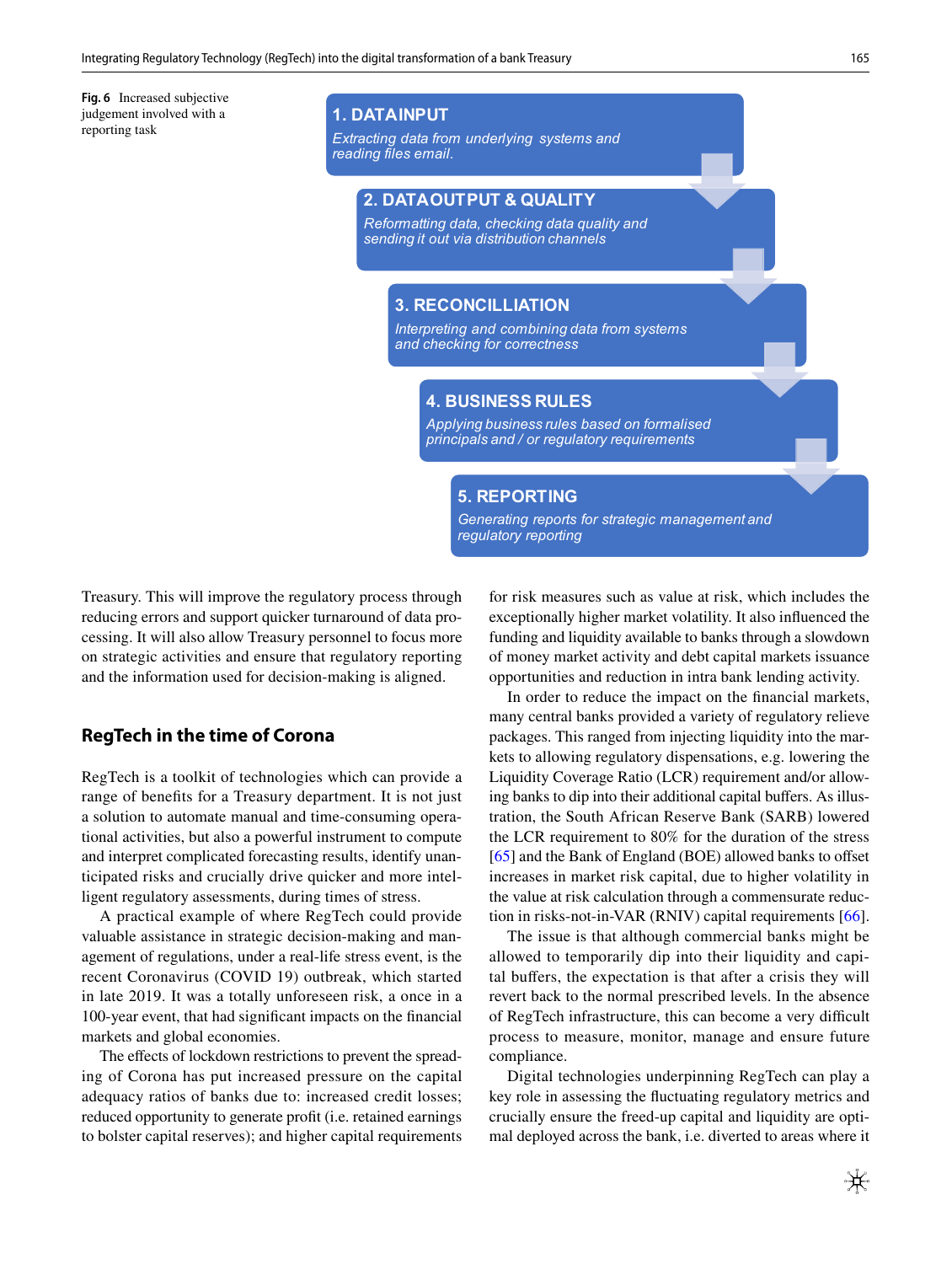is needed the most. For example, Big Data Analytics can be leveraged to analyse how customer behaviour will change under the unique stress event, e.g. how many clients will take up the loan repayment holiday offer and thereby impact the bank's proftability; Robotic Process Automation can allow for quicker generation of regulatory reports to assess the impact of liquidity and capital changes on key prudential metrics; and Artifcial Intelligence can identify weaknesses in existing risk and control frameworks and help guide intelligent re-allocation of additional capital and liquidity resources to afected areas.

These are only a couple examples of the advantages that RegTech can offer in an unexpected market crisis. The point is that deployment of Regulatory Technology has many benefts, not just in business-as-usual operating times, but also as powerful and intelligent tool to manage changing regulatory requirements in unanticipated stress events, such as the Coronavirus outbreak.

# **Conclusion**

The banking landscape has changed signifcantly over the last couple of decades and especially after the 2008 fnancial crisis. An area where signifcant impact was experienced for most banks is in the increase and complexity of new fnancial regulations and subsequent expansion of bank's compliance requirements.

The volume and complexity of bank regulations have increased signifcantly over the last couple of years. This has put more pressure on banks to monitor and report a range of complex exposures and comply with all the diferent prudential requirements.

Regulatory Technology (RegTech) has emerged as a technology trend that can assist with the regulatory obligations of banks. RegTech makes use of Information Technology and digital technologies for enhancing regulatory procedures such as regulatory monitoring, compliance and reporting. It has the ability to standardise, automate and speed up a lot of manual activities, which can make the process more robust and economical.

Many banks have struggled to fnd solutions to keep up with increasing regulation and compliance. RegTech has emerged as a lifeline to help frms ease this burden and streamline labour-intensive and costly tasks. RegTech solutions are aimed at making it easier and cheaper for fnancial institutions to comply with ever-changing regulations, without requiring manual processes that drive up errors, time and headcount. The problem is that digital technologies can be expensive and inefficient if deployed on a stand-alone basis. In order to achieve efficiencies, it needs to be part of an integrated deployment of digital technology frm-wide to truly add value.

This paper explored how RegTech can be incorporated into the digital transformation strategy of a bank department such as Treasury. This would mean digital solutions could be leveraged to support both strategic Treasury management activity and regulatory reporting demands. This integration will truly create a smart Treasury function.

The combined use of digital technology for management and regulatory purposes will also strengthen the collective business case formulation for implementing these kinds of innovations within Treasury. Measurements such as Return on Investment will be signifcantly boosted if digital technology solutions are leveraged for both management and regulatory-driven purposes.

Regulatory technologies have diferent advantages which could all help with delivering an improved and smarter regulatory management process. However, one technology stands out, namely Robotic Process Automation, which has relative straightforward application benefts. RPA can signifcantly reduce the operational and manual intensive process of data extraction and free up Treasury personnel to focus on more strategic and subjective management activities such as interpreting the reporting output and using the information to drive commercial decisions.

Furthermore, RegTech is not just beneficial in business as usual times, but can also provide a fexible and powerful tool to manage changing regulatory requirements in unanticipated stress events, such as during the Corona outbreak.

### **References**

- <span id="page-14-0"></span>1. Grundke, P., and A. Kuhn. 2020. The impact of the Basel III liquidity ratios on banks: Evidence from a simulation study. *The Quarterly Review of Economics and Finance* 75: 167–190.
- <span id="page-14-1"></span>2. Fidrmuc, J., and R. Lind. 2020. Macroeconomic impact of Basel III: Evidence from a meta-analysis. *Journal of Banking & Finance* 112: 105359.
- <span id="page-14-2"></span>3. Boora, K. K. 2018. The impact of Basel III norms on proftability: An empirical study of Indian public sector banks. *IUP Journal of Financial Risk Management*, *15*(3):44–58. [https](https://0-search.ebscohost.com.ujlink.uj.ac.za/login.aspx%3fdirect%3dtrue%26db%3dbsu%26AN%3d133637292%26site%3dehost-live%26scope%3dsite) [://0-search.ebscohost.com.ujlink.uj.ac.za/login.aspx?direc](https://0-search.ebscohost.com.ujlink.uj.ac.za/login.aspx%3fdirect%3dtrue%26db%3dbsu%26AN%3d133637292%26site%3dehost-live%26scope%3dsite) [t=true&db=bsu&AN=133637292&site=ehost-live&scope=site](https://0-search.ebscohost.com.ujlink.uj.ac.za/login.aspx%3fdirect%3dtrue%26db%3dbsu%26AN%3d133637292%26site%3dehost-live%26scope%3dsite). Accessed 12 Aug 2020.
- <span id="page-14-3"></span>4. Auboin, M., and I. Blengini. 2019. The impact of Basel III on trade fnance: The potential unintended consequences of the leverage ratio. *Journal of Banking Regulation* 20 (2): 115–123.
- <span id="page-14-4"></span>Roulet, C. 2018. Basel III: effects of capital and liquidity regulations on European bank lending. *Journal of Economics and Business* 95: 26–46.
- <span id="page-14-5"></span>6. Basheer, M. F., M. H. Hidthiir, and W. Waemustafa. 2019. Impact of bank regulatory change and bank specifc factors upon ofbalance-sheet activities across commercial banks in south Asia. *Asian Economic and Financial Review, 9*(4):419–431. [http://](http://www.aessweb.com/journals/April2019/5002/4531) [www.aessweb.com/journals/April2019/5002/4531](http://www.aessweb.com/journals/April2019/5002/4531). Accessed 12 Aug 2020.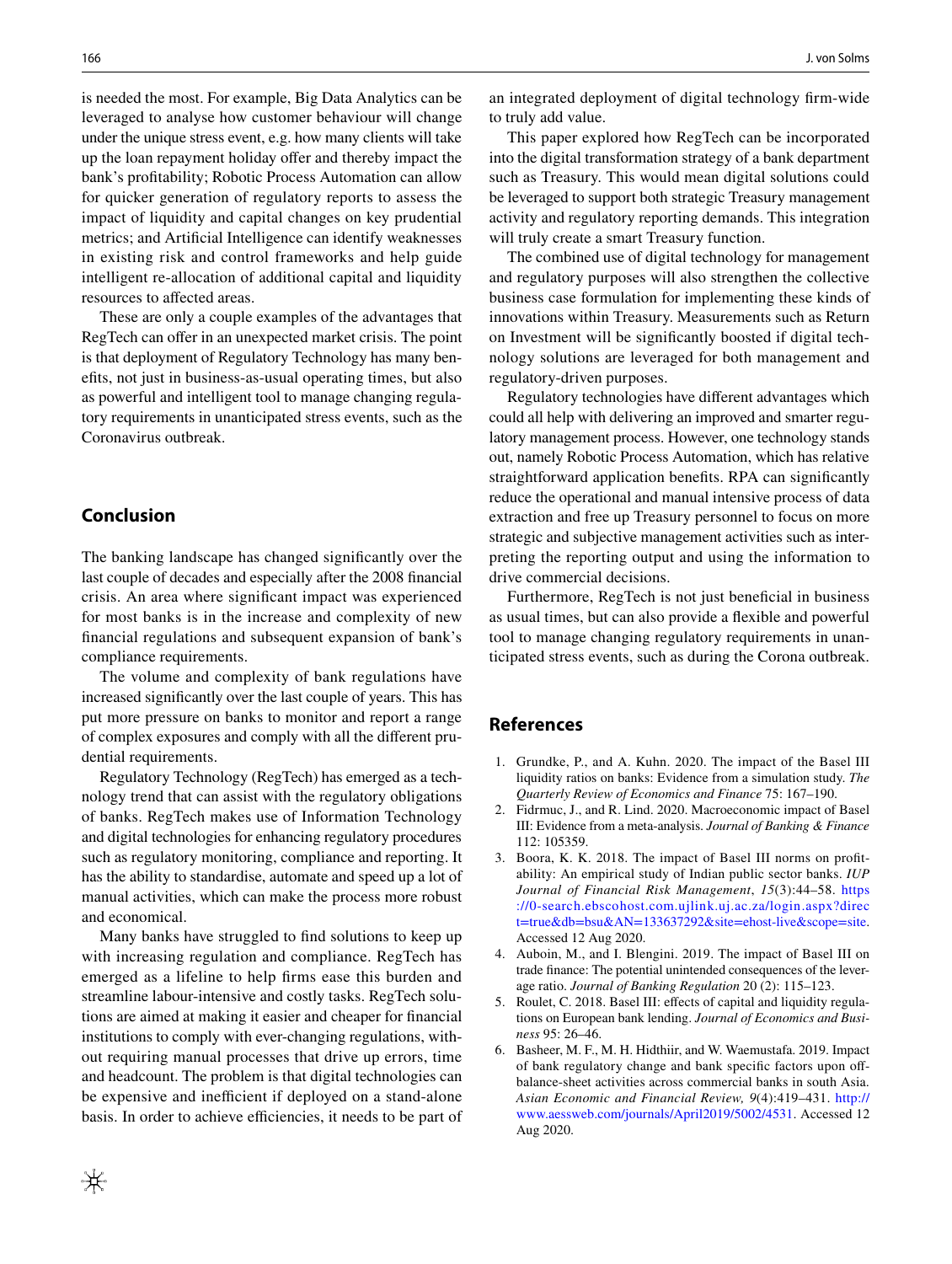- <span id="page-15-0"></span>7. Alam, N., and K. Ngo. 2014. Regulatory compliance and cost of banking operation: A survey of US banking sector. *Journal of International Banking Law & Regulation* 29 (11): 657–664.
- 8. Allen M. 2014. Cost of compliance. *San Diego Business Journal, 35*(36):15. [https://0-search.ebscohost.com.ujlink.uj.ac.za/](https://0-search.ebscohost.com.ujlink.uj.ac.za/login.aspx%3fdirect%3dtrue%26db%3df5h%26AN%3d98203184%26site%3dehost-live%26scope%3dsite) [login.aspx?direct=true&db=f5h&AN=98203184&site=ehost](https://0-search.ebscohost.com.ujlink.uj.ac.za/login.aspx%3fdirect%3dtrue%26db%3df5h%26AN%3d98203184%26site%3dehost-live%26scope%3dsite) [-live&scope=site.](https://0-search.ebscohost.com.ujlink.uj.ac.za/login.aspx%3fdirect%3dtrue%26db%3df5h%26AN%3d98203184%26site%3dehost-live%26scope%3dsite) Accessed 12 Aug 2020.
- <span id="page-15-1"></span>9. Howard, C. 2014. Basel III's corporate governance impact: How increased banking regulations pose challenges to corporate compliance while simultaneously furthering stakeholder objectives. *Journal of Business Ethics*, *9*(1):39–49. [https](https://0-search.ebscohost.com.ujlink.uj.ac.za/login.aspx%3fdirect%3dtrue%26db%3dbsu%26AN%3d99899582%26site%3dehost-live%26scope%3dsite) [://0-search.ebscohost.com.ujlink.uj.ac.za/login.aspx?direc](https://0-search.ebscohost.com.ujlink.uj.ac.za/login.aspx%3fdirect%3dtrue%26db%3dbsu%26AN%3d99899582%26site%3dehost-live%26scope%3dsite) [t=true&db=bsu&AN=99899582&site=ehost-live&scope=site.](https://0-search.ebscohost.com.ujlink.uj.ac.za/login.aspx%3fdirect%3dtrue%26db%3dbsu%26AN%3d99899582%26site%3dehost-live%26scope%3dsite) Accessed 12 Aug 2020.
- <span id="page-15-2"></span>10. Financial Service Authority. 2019. Digital regulatory reporting: Phase 2 viability assessment. Digit regul rep. (Phase 2 Viability Assessment):44.
- <span id="page-15-3"></span>11. Eyermann, C. 2017. The time cost of regulation. MyGovCost. org. [http://www.mygovcost.org/2017/04/10/the-time-cost-of-regul](http://www.mygovcost.org/2017/04/10/the-time-cost-of-regulation/) [ation/.](http://www.mygovcost.org/2017/04/10/the-time-cost-of-regulation/) Accessed 24 Mar 2020.
- <span id="page-15-4"></span>12. Huge, F. K., K. Krieg, and F. Giuntini. 2017. The RegTech universe on the rise. Deloitte Luxembourg. [https://www2.deloitte.](https://www2.deloitte.com/lu/en/pages/technology/articles/regtech-univers-on-the-rise.html) [com/lu/en/pages/technology/articles/regtech-univers-on-the-rise.](https://www2.deloitte.com/lu/en/pages/technology/articles/regtech-univers-on-the-rise.html) [html.](https://www2.deloitte.com/lu/en/pages/technology/articles/regtech-univers-on-the-rise.html) Accessed 24 Mar 2020.
- <span id="page-15-5"></span>13. FCA. 2019. FCA 2019 fnes. Financial conduct authority. [https://](https://www.fca.org.uk/news/news-stories/2019-fines) [www.fca.org.uk/news/news-stories/2019-fnes](https://www.fca.org.uk/news/news-stories/2019-fines). Accessed 31 Mar 2020.
- <span id="page-15-6"></span>14. Chaikovska, I. 2019. Enforcement actions of banking supervision authorities in European union: Non-compliance with post-crisis banking regulations. *International Journal of Arts & Sciences*, *12*(1):107–112. [https://0-search.ebscohost.com.ujlink.uj.ac.za/](https://0-search.ebscohost.com.ujlink.uj.ac.za/login.aspx%3fdirect%3dtrue%26db%3dasn%26AN%3d141523760%26site%3dehost-live%26scope%3dsite) [login.aspx?direct=true&db=asn&AN=141523760&site=ehost](https://0-search.ebscohost.com.ujlink.uj.ac.za/login.aspx%3fdirect%3dtrue%26db%3dasn%26AN%3d141523760%26site%3dehost-live%26scope%3dsite) [-live&scope=site.](https://0-search.ebscohost.com.ujlink.uj.ac.za/login.aspx%3fdirect%3dtrue%26db%3dasn%26AN%3d141523760%26site%3dehost-live%26scope%3dsite) Accessed 12 Aug 2020.
- <span id="page-15-7"></span>15. Losiewicz-Dniestrzanska, E. 2015. Monitoring of compliance risk in the bank. *Procedia Economics and Finance*, *26*:800–805. [http://](http://www.sciencedirect.com/science/article/pii/S2212567115008461) [www.sciencedirect.com/science/article/pii/S2212567115008461.](http://www.sciencedirect.com/science/article/pii/S2212567115008461) Accessed 12 Aug 2020.
- <span id="page-15-8"></span>16. Podder, S., G. Pisanu, and B. Ghosh. 2018. RegTech for regulators. World Gov Summit. [https://www.worldgovernmentsummi](https://www.worldgovernmentsummit.org/api/publications/document%3fid%3d5ccf8ac4-e97c-6578-b2f8-ff0000a7ddb6) [t.org/api/publications/document?id=5ccf8ac4-e97c-6578-b2f8](https://www.worldgovernmentsummit.org/api/publications/document%3fid%3d5ccf8ac4-e97c-6578-b2f8-ff0000a7ddb6) [f0000a7ddb6.](https://www.worldgovernmentsummit.org/api/publications/document%3fid%3d5ccf8ac4-e97c-6578-b2f8-ff0000a7ddb6) Accessed 1 June 2020.
- <span id="page-15-9"></span>17. Arner, D. W., J. N. Barberis, and R. P. Buckley. 2016. FinTech, RegTech and the reconceptualization of fnancial regulation. Rochester, NY: Social Science Research Network; 2016 Oct. Report No.: ID 2847806. [https://papers.ssrn.com/abstract=28478](https://papers.ssrn.com/abstract=2847806) [06.](https://papers.ssrn.com/abstract=2847806) Accessed 11 Aug 2020.
- <span id="page-15-10"></span>18. Arner, D. W., J. N. Barberis, and R. P. Buckley. 2016. The emergence of Regtech 2.0: From know your customer to know your data. Rochester, NY: Social Science Research Network. [https://](https://papers.ssrn.com/abstract=3044280) [papers.ssrn.com/abstract=3044280.](https://papers.ssrn.com/abstract=3044280) Accessed 11 Aug 2020.
- <span id="page-15-11"></span>19. Lynn, T., J. G. Mooney, P. Rosati, and M. Cummins, editors. 2019. Disrupting fnance: FinTech and strategy in the 21st century. Cham: Springer. [http://link.springer.com/10.1007/978-3-030-](http://link.springer.com/10.1007/978-3-030-02330-0) [02330-0.](http://link.springer.com/10.1007/978-3-030-02330-0) Accessed 11 Aug 2020.
- <span id="page-15-12"></span>20. Huge, F. K., P. Laurent, S. Ramos, and L. Berliner. 2020. RegTech universe 2020. Deloitte services. [https://www2.deloitte.com/lu/](https://www2.deloitte.com/lu/en/pages/technology/articles/regtech-companies-compliance.html) [en/pages/technology/articles/regtech-companies-compliance.html.](https://www2.deloitte.com/lu/en/pages/technology/articles/regtech-companies-compliance.html) Accessed 14 Aug 2020.
- <span id="page-15-13"></span>21. Roszkowska, P., and L. Prorokowski. 2015. The changing role of a Bank's Treasury. Rochester, NY: Social Science Research Network. Report No.: ID 2737061. [https://papers.ssrn.com/abstr](https://papers.ssrn.com/abstract=2737061) [act=2737061.](https://papers.ssrn.com/abstract=2737061) Accessed 27 May 2020.
- <span id="page-15-14"></span>22. Cadamagnani, F., R. Harimohan, and T. Kumar. 2015. A bank within a bank: How a commercial bank's treasury function afects the interest rates set for loans and deposits. Bank of England. (Quarterly Bulletin 2015 Q2 article). [http://www.bankofengland.](http://www.bankofengland.co.uk/quarterly-bulletin/2015/q2/a-bank-within-a-bank-how-a-commercial-banks-treasury-function-affects-the-interest-rates-set-for)

[co.uk/quarterly-bulletin/2015/q2/a-bank-within-a-bank-how-a](http://www.bankofengland.co.uk/quarterly-bulletin/2015/q2/a-bank-within-a-bank-how-a-commercial-banks-treasury-function-affects-the-interest-rates-set-for)[commercial-banks-treasury-function-afects-the-interest-rates](http://www.bankofengland.co.uk/quarterly-bulletin/2015/q2/a-bank-within-a-bank-how-a-commercial-banks-treasury-function-affects-the-interest-rates-set-for) [-set-for.](http://www.bankofengland.co.uk/quarterly-bulletin/2015/q2/a-bank-within-a-bank-how-a-commercial-banks-treasury-function-affects-the-interest-rates-set-for) Accessed 9 June 2020.

- <span id="page-15-15"></span>23. Elgeti, C., R. Schäfer, P. Vogt, I. Broemstrup, C. Lai, M. Granzer, et al. 2019. Creating a digital treasury in banking. Boston Consult Group.
- <span id="page-15-16"></span>24. Hawser, A. 2019. Dawn of the "Super Treasurer": Artifcial intelligence is moving from the consumer to the business sector, turning the treasury function into a sophisticated analytic center. *Global Finance, 33*(8):33–34. [https://0-search.ebscohost.com.](https://0-search.ebscohost.com.ujlink.uj.ac.za/login.aspx%3fdirect%3dtrue%26db%3dbsu%26AN%3d138600398%26site%3dehost-live%26scope%3dsite) [ujlink.uj.ac.za/login.aspx?direct=true&db=bsu&AN=13860](https://0-search.ebscohost.com.ujlink.uj.ac.za/login.aspx%3fdirect%3dtrue%26db%3dbsu%26AN%3d138600398%26site%3dehost-live%26scope%3dsite) [0398&site=ehost-live&scope=site](https://0-search.ebscohost.com.ujlink.uj.ac.za/login.aspx%3fdirect%3dtrue%26db%3dbsu%26AN%3d138600398%26site%3dehost-live%26scope%3dsite). Accessed 25 June 2020.
- <span id="page-15-17"></span>25. Polak, P., C. Nelischer, H. Guo, and D. C. Robertson. 2020. "Intelligent" fnance and treasury management: what we can expect. AI Soc. 1–12.
- <span id="page-15-18"></span>26. Von Solms, J., and J. Langerman. 2020. A Smart Treasury ft for the 4th Industrial Revolution. In: FEMIB 2020. [https://www.](https://www.insticc.org/node/TechnicalProgram/femib/2020/personDetails/00e65df0-5615-4a51-809b-60a49ef97d3f) [insticc.org/node/TechnicalProgram/femib/2020/personDeta](https://www.insticc.org/node/TechnicalProgram/femib/2020/personDetails/00e65df0-5615-4a51-809b-60a49ef97d3f) [ils/00e65df0-5615-4a51-809b-60a49ef97d3f](https://www.insticc.org/node/TechnicalProgram/femib/2020/personDetails/00e65df0-5615-4a51-809b-60a49ef97d3f). Accessed 1 June 2020.
- <span id="page-15-19"></span>27. Finch, G. 2017. World's biggest banks fned \$321 billion since fnancial crisis. Bloomberg. [https://www.bloomberg.com/news/](https://www.bloomberg.com/news/articles/2017-03-02/world-s-biggest-banks-fined-321-billion-since-financial-crisis) [articles/2017-03-02/world-s-biggest-banks-fned-321-billion](https://www.bloomberg.com/news/articles/2017-03-02/world-s-biggest-banks-fined-321-billion-since-financial-crisis)[since-fnancial-crisis](https://www.bloomberg.com/news/articles/2017-03-02/world-s-biggest-banks-fined-321-billion-since-financial-crisis). Accessed 31 Mar 2020.
- <span id="page-15-20"></span>28. Business Insider. 2017. Thomson Reuters launches a regtech solution. Business Insider. [https://www.businessinsider](https://www.businessinsider.com/thomson-reuters-launches-a-regtech-solution-2017-1%3fr%3dUS%26IR%3dT) [.com/thomson-reuters-launches-a-regtech-solution-2017-](https://www.businessinsider.com/thomson-reuters-launches-a-regtech-solution-2017-1%3fr%3dUS%26IR%3dT) [1?r=US&IR=T](https://www.businessinsider.com/thomson-reuters-launches-a-regtech-solution-2017-1%3fr%3dUS%26IR%3dT). Accessed 31 Mar 2020.
- <span id="page-15-21"></span>29. Spain Today. 2017. Banks' AI plans pose threat in order to thousands of jobs. SpainToday.es. 2017. [https://spaintoday.es/uncat](https://spaintoday.es/uncategorized/banks-ai-plans-pose-threat-to-thousands-of-jobs/) [egorized/banks-ai-plans-pose-threat-to-thousands-of-jobs/](https://spaintoday.es/uncategorized/banks-ai-plans-pose-threat-to-thousands-of-jobs/). Accessed 31 Mar 2020.
- <span id="page-15-22"></span>30. Banerjee, R., and H. Mio. 2015. The impact of liquidity regulation on banks. BOE Staff Work Pap No 536. [https://www.banko](https://www.bankofengland.co.uk/-/media/boe/files/working-paper/2015/the-impact-of-liquidity-regulation-on-banks.pdf) [fengland.co.uk/-/media/boe/fles/working-paper/2015/the-impac](https://www.bankofengland.co.uk/-/media/boe/files/working-paper/2015/the-impact-of-liquidity-regulation-on-banks.pdf) [t-of-liquidity-regulation-on-banks.pdf.](https://www.bankofengland.co.uk/-/media/boe/files/working-paper/2015/the-impact-of-liquidity-regulation-on-banks.pdf) Accessed 1 June 2020.
- <span id="page-15-23"></span>31. Lindblom, T., S. Sjögren, and M. Willesson. 2014. Challenges for banks and a new regulatory framework. In *Governance, regulation and bank stability*, ed. T. Lindblom, S. Sjögren, M. Willesson, 1–8. London: Palgrave Macmillan. (Palgrave Macmillan Studies in Banking and Financial Institutions). [https://](https://doi.org/10.1057/9781137413543_1) [doi.org/10.1057/9781137413543\\_1](https://doi.org/10.1057/9781137413543_1). Accessed 12 Aug 2020.
- <span id="page-15-24"></span>32. Larsen, K., and S. Gilani. 2017. RegTech is the new black—the growth of RegTech demand and investment. *Journal of Financial Transformation*, *45*:22–29. [https://ideas.repec.org/a/ris/joft](https://ideas.repec.org/a/ris/jofitr/1590.html) [r/1590.html.](https://ideas.repec.org/a/ris/jofitr/1590.html) Accessed 12 Aug 2020.
- <span id="page-15-25"></span>33. Deloitte. 2020. Banking regulatory outlook. Deloitte United States. [https://www2.deloitte.com/us/en/pages/regulatory/artic](https://www2.deloitte.com/us/en/pages/regulatory/articles/banking-regulatory-outlook.html) [les/banking-regulatory-outlook.html](https://www2.deloitte.com/us/en/pages/regulatory/articles/banking-regulatory-outlook.html). Accessed 31 Mar 2020.
- <span id="page-15-26"></span>34. Association of Finance Professionals. 2017. 2017 AFP strategic role of treasury survey. Association of Finance Professional. [https://www.oliverwyman.com/our-expertise/insights/2017/](https://www.oliverwyman.com/our-expertise/insights/2017/may/2017-afp-strategic-role-of-treasury-survey.html) [may/2017-afp-strategic-role-of-treasury-survey.html](https://www.oliverwyman.com/our-expertise/insights/2017/may/2017-afp-strategic-role-of-treasury-survey.html). Accessed 28 May 2020.
- <span id="page-15-27"></span>35. Lipton, A., D. Shrier, and A. Pentland. 2016. Digital banking manifesto: The end of banks? Mass Inst Technol. Frontiers in Financial Technology: Future of Commerce: 19.
- <span id="page-15-28"></span>36. Polak, P., F. Masquelier, and G. Michalski. 2020. Towards treasury 40/The evolving role of corporate treasury management for 2020. *Management: Journal of Contemporary Management Issues* 23: 189–197.
- <span id="page-15-29"></span>37. European Commission. 2018. Public consultation on ftness check on supervisory reporting. European Commission. [https://](https://ec.europa.eu/info/consultations/finance-2017-supervisory-reporting-requirements_en) [ec.europa.eu/info/consultations/fnance-2017-supervisory-repor](https://ec.europa.eu/info/consultations/finance-2017-supervisory-reporting-requirements_en) [ting-requirements\\_en.](https://ec.europa.eu/info/consultations/finance-2017-supervisory-reporting-requirements_en) Accessed 14 Aug 2020.

垁